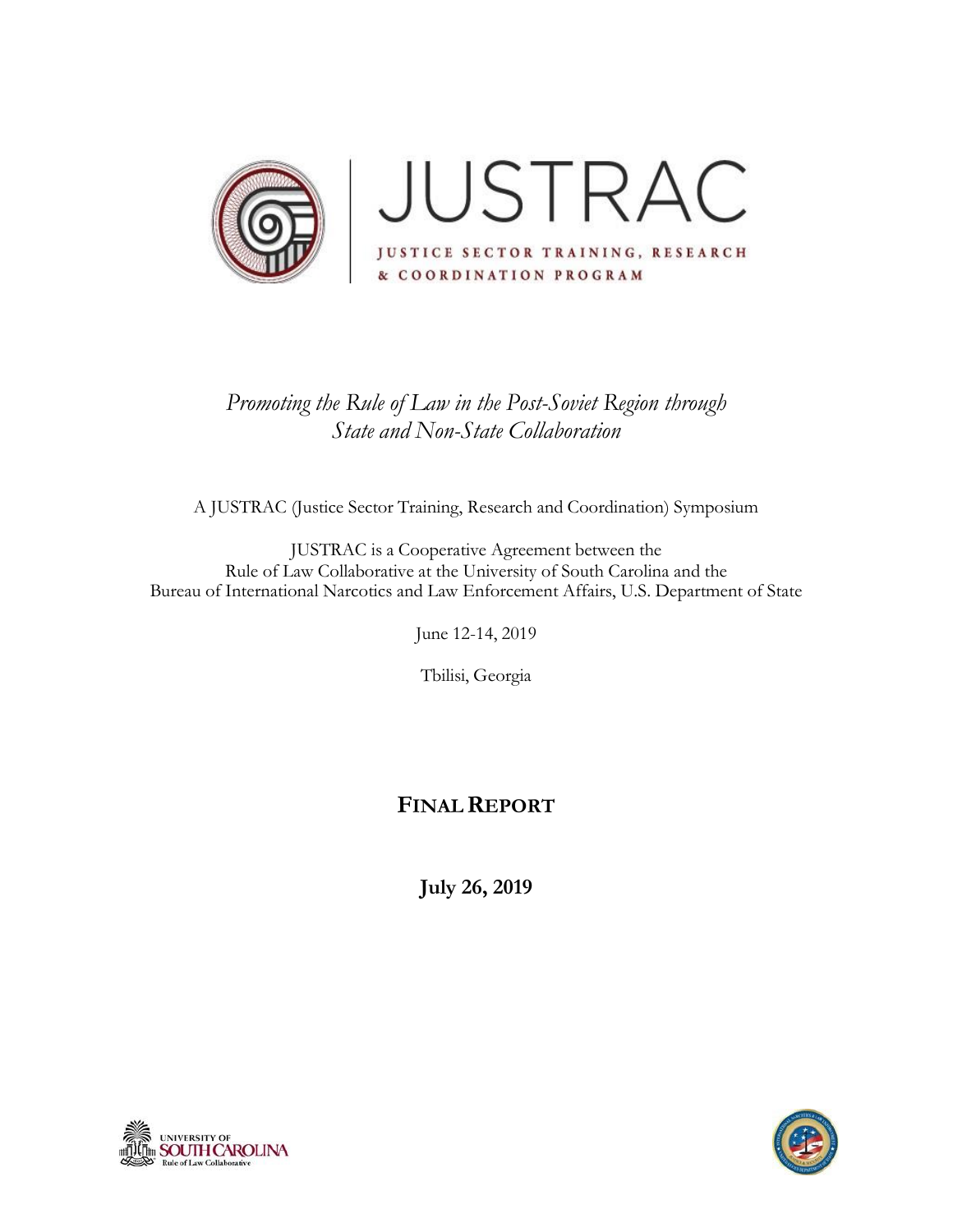#### Contents

Support was provided by the U.S. Department of State. The views expressed herein do not necessarily reflect those of the U.S. Department of State.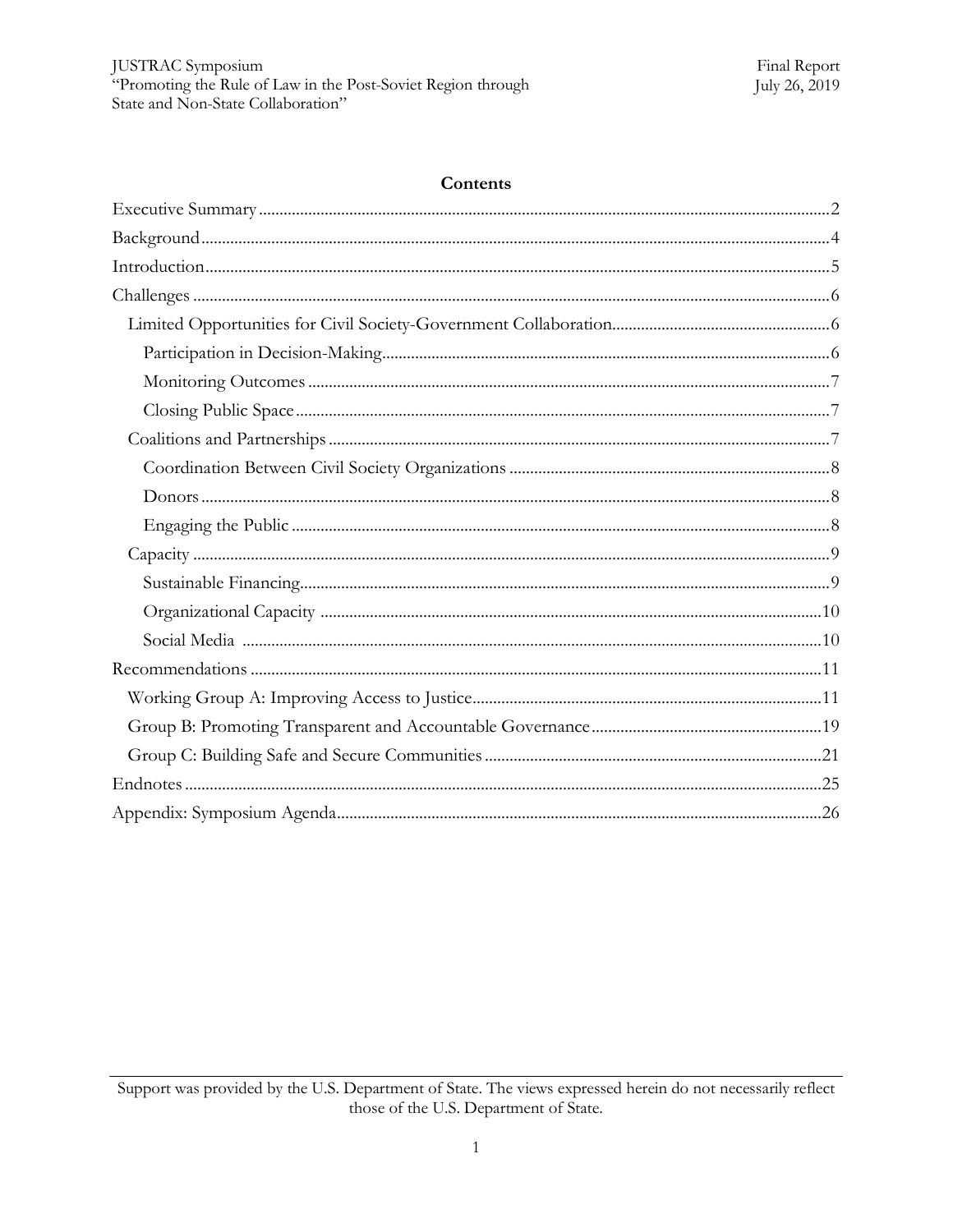## **Executive Summary**

<span id="page-2-0"></span>The post-Soviet region has a long tradition of active civil society, but most of the focus in the decades following the collapse of the Soviet Union was on social issues, such as health, education, and poverty alleviation. Political issues such as human rights, good governance, anti-corruption, and the rule of law were much more sensitive, and civil society organizations (CSOs) that focused on these topics were subject to restrictive laws intended to keep them small and silent. In the aftermath of the color revolutions, however, political CSOs took the spotlight, since many of the issues driving those revolutions were ones that had been at the center of their advocacy for years. These included corruption, transparency and accountability, equal economic opportunities, and equal treatment under the law.

Civil society plays two critical roles: it bridges the gap between the government and the public, and it conveys the needs of citizens and communities to the government. In the post-Soviet region, these two roles have often intersected during times of political upheaval, when civil society helped to mobilize large-scale public movements calling for regime change or reform. In the aftermath of these popular revolutions, CSOs once again assume roles as watchdogs, advocates, and agitators to ensure that the reforms are truly implemented. Civil society also finds itself negotiating new roles, as former activists join the government and organizations seek ways to influence policy without returning to their prior identities as the de facto opposition.

Although CSOs in the region have made significant advances, both in their freedom to operate and in promoting the rule of law more broadly, significant challenges remain. Collaboration between the government and CSOs on policy-making remains ad hoc and topic specific – a culture of collaboration has not yet been institutionalized in any of the four participating countries (Armenia, Georgia, Moldova, and Ukraine) . Reform efforts are counterbalanced in some places by closing civic space and entrenched corruption. CSOs have struggled to maintain the broad coalitions and the high level of public engagement they relied on during the revolutionary period. Meanwhile, international donors and CSOs are increasingly focused on the problem of securing sustainable funding for rule of law work in the region, a difficult prospect when most CSOs are dependent on external funding support. Governments, even pro-reform governments, have not set aside public funds to support civil society work, and have preferred to capture international aid for government ministries and rule of law initiatives. Not all CSOs have sufficient financial or management capacity to develop lasting donor partnerships or build a collaborative relationship with government actors. CSOs are also facing new threats from the false news industry, where individuals and organizations are often targeted with smear campaigns and false accusations of criminal conduct intended to undermine their advocacy for reforms.

Symposium participants were divided into three Working Groups, each of which engaged in discussions focused on civil society collaboration in a different thematic area ("Improving Access to Justice," "Promoting Transparent and Accountable Government," and "Building Safe and Secure

Support was provided by the U.S. Department of State. The views expressed herein do not necessarily reflect those of the U.S. Department of State.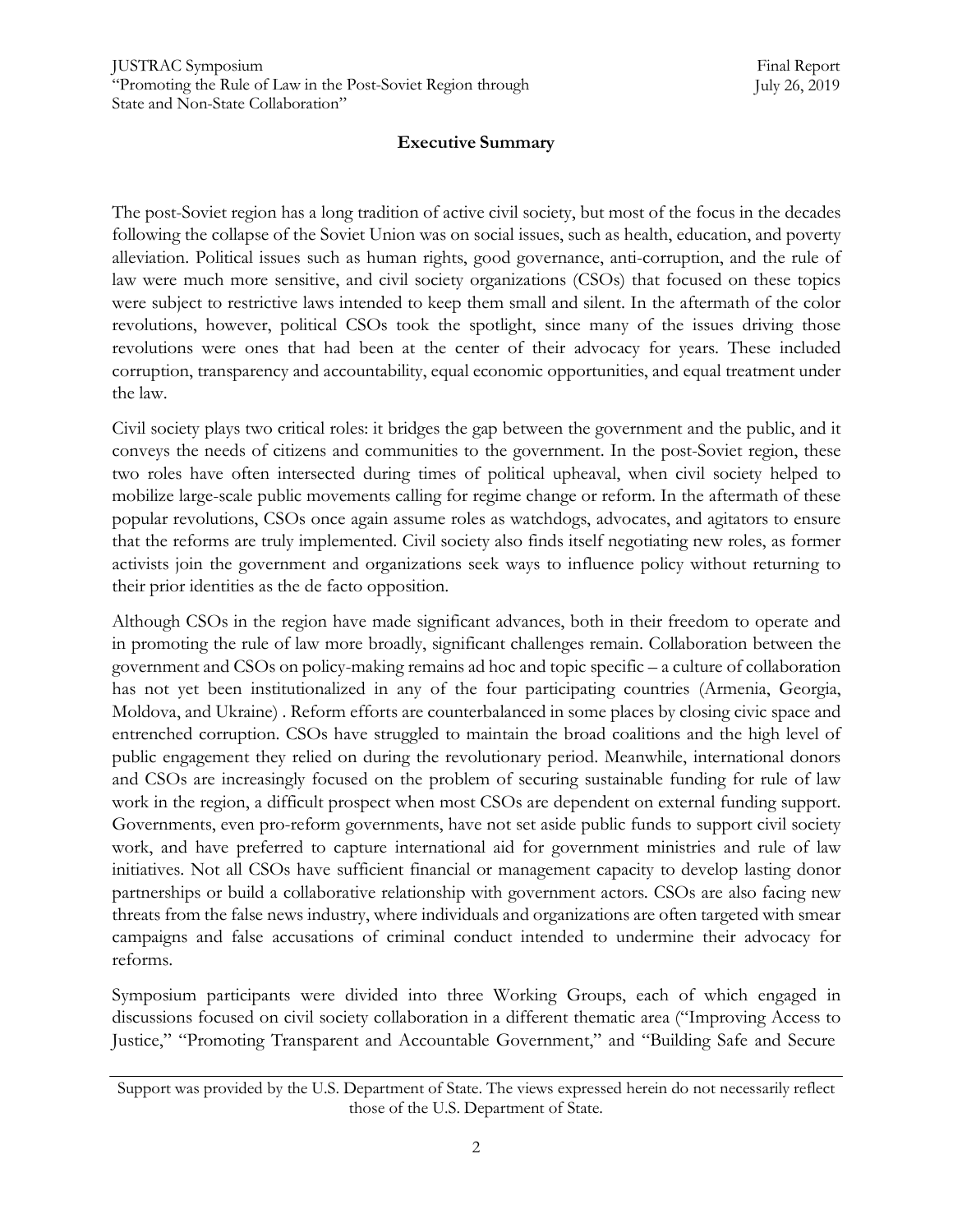JUSTRAC Symposium "Promoting the Rule of Law in the Post-Soviet Region through State and Non-State Collaboration"

Communities"). The Working Groups each prepared a set of recommendations related to their topic – a compilation of the recommendations from all three Working Groups appears at the end of this report.

Support was provided by the U.S. Department of State. The views expressed herein do not necessarily reflect those of the U.S. Department of State.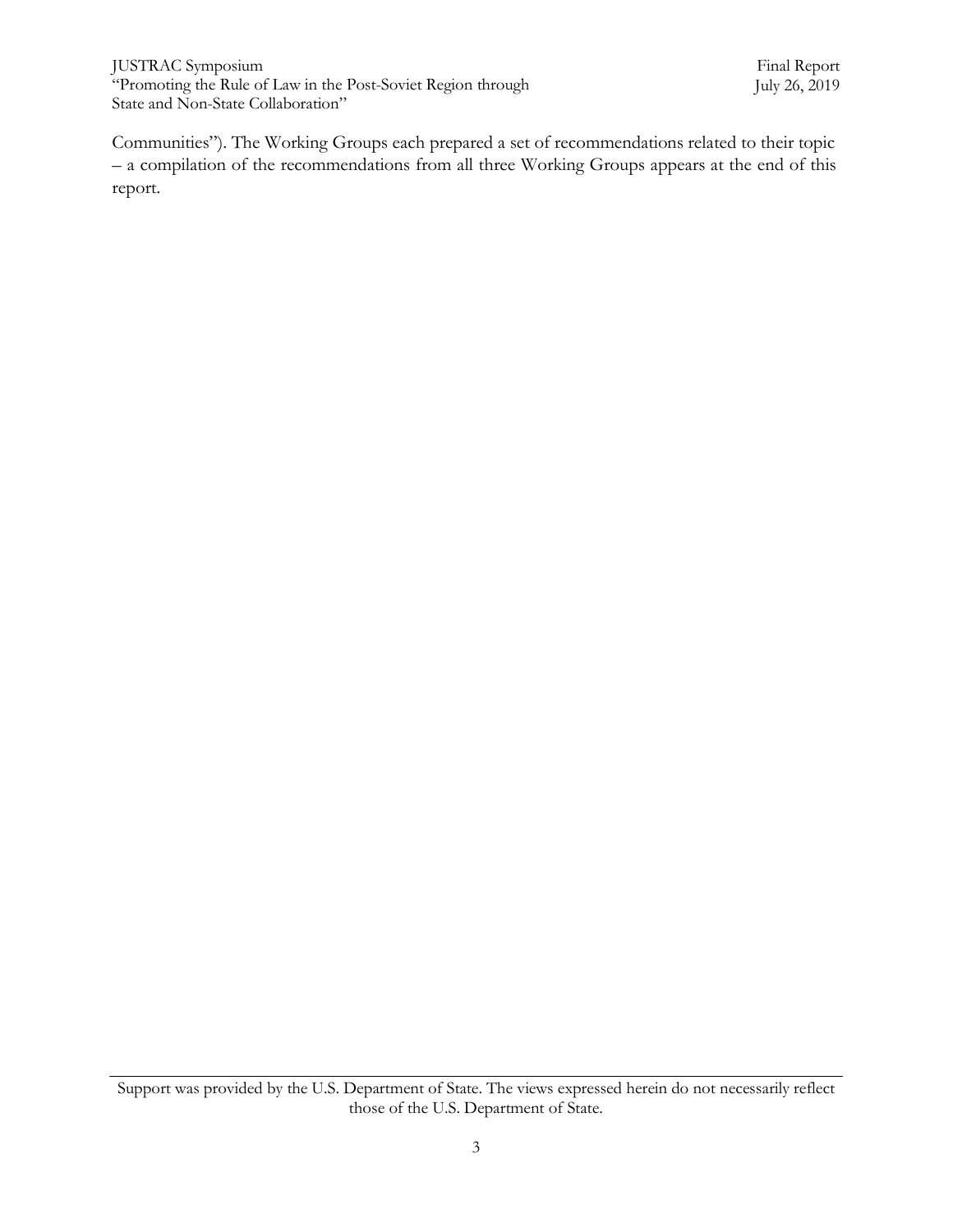## **Background**

<span id="page-4-0"></span>From June 12 to 14, 2019, the Rule of Law Collaborative (ROLC) at the University of South Carolina, and the Bureau of International Narcotics and Law Enforcement Affairs (INL), U.S. Department of State, held the fifteenth Justice Sector Training, Research, and Coordination Program (JUSTRAC) symposium and the sixth JUSTRAC symposium outside of the United States, at the Tbilisi Marriott Hotel in Tbilisi, Georgia. The symposium, "Promoting the Rule of Law in the Post-Soviet Region through State and Non-State Collaboration," brought together representatives from U.S. and foreign governments and key regional civil society organizations (CSOs) working on justice sector and rule of law issues. In a series of closed-door sessions, participants explored how they could improve collaboration between state and non-state actors. Participants were challenged to identify ways that change agents and international actors should take account of local conditions and local solutions in their efforts to promote the rule of law. Similarly, participants considered how space for independent voices has been both promoted and constrained, with an eye towards developing prescriptions for expansion of freedoms of expression, association, and assembly across the region and elsewhere.

In thematic plenary sessions, participants discussed ways that civil society organizations could better engage with the following groups:

- their home governments;
- their public;
- the international donor community; and
- the domestic and international private sector.

This report highlights selected points of discussion from the symposium and details the recommendations from the symposium Working Groups, which appear at the end of the report. Participants were divided into Working Groups that focused on specific issues in smaller breakout sessions, and the recommendations are based on the discussions of those Working Groups. The recommendations are grouped broadly around the themes of a) improving access to justice, b) promoting transparent and accountable governance, and c) building safe and secure communities, and recommendations are further divided into sub-topics.

All remarks are off the record and appear without attribution. See the Appendix for a copy of the symposium program.

This report was prepared by ROLC Senior International Development Expert Steven Austermiller and independent political development consultant Beka Feathers.

Support was provided by the U.S. Department of State. The views expressed herein do not necessarily reflect those of the U.S. Department of State.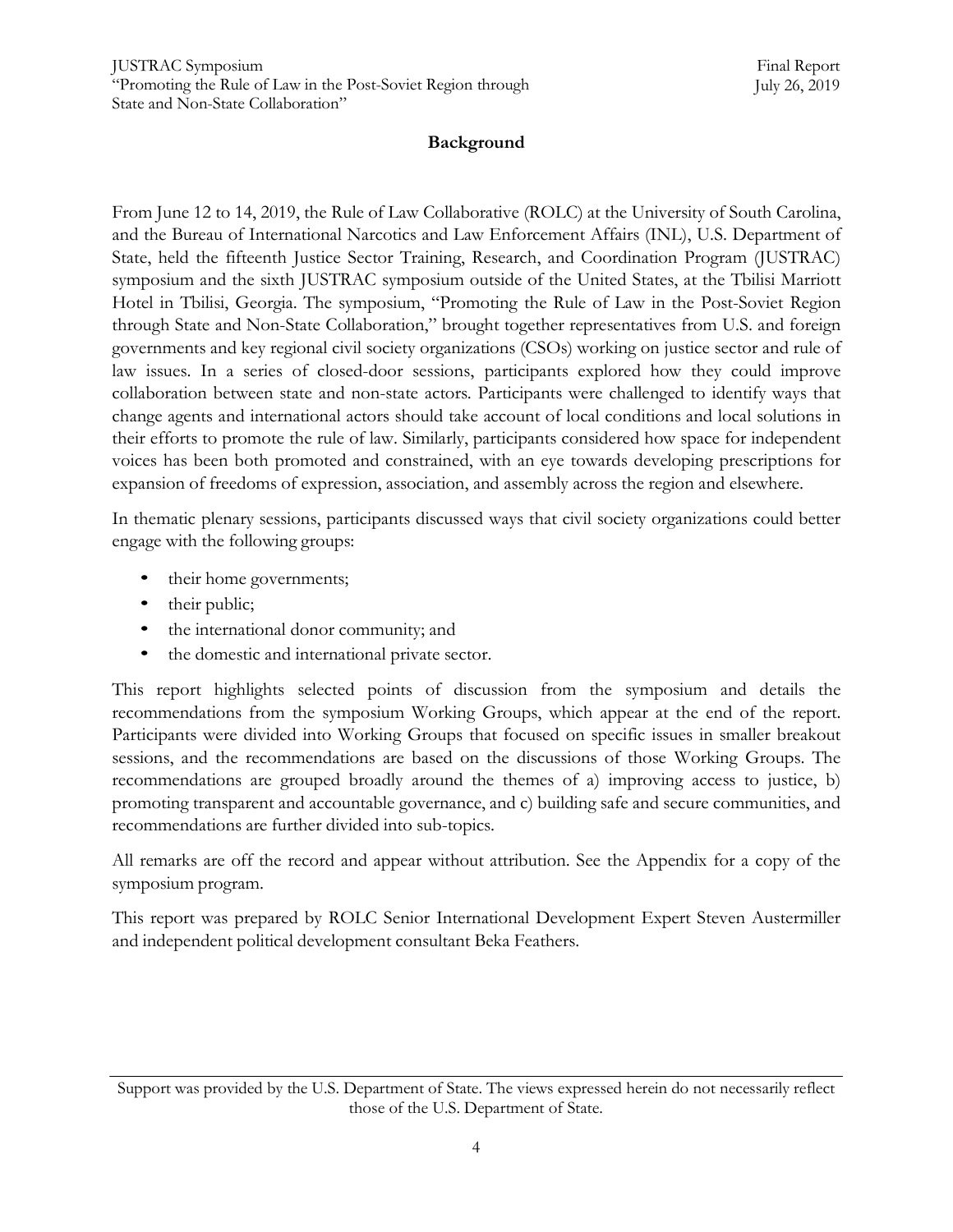## <span id="page-5-0"></span>**Introduction**

The post-Soviet region has undergone profound political changes in the last two decades, which have touched all four of the countries represented in this symposium. From Georgia"s Rose Revolution in 2003 to the Moldovan constitutional crisis in June 2019, popular reform movements have driven out of power governments known for corruption, failed economic policies, and repressive tactics. Civil society organizations (CSOs) have been at the heart of these people's revolutions, playing a critical role in demanding reforms, mobilizing the public, shaping the narrative, and rallying international support to their cause. Each revolution, and the campaigns that preceded them, has had at its core basic demands related to the rule of law.<sup>i</sup>

Political revolutions in the post-Soviet region have ousted dictators and ushered in more liberal, democratically-oriented governments. However, the forces of reform have been less successful in institutionalizing respect for the rule of law, unraveling corrupt networks, and keeping the public engaged in long-term pressure for political reform.<sup>ii</sup> [M](#page-25-1)eanwhile, anti-reform forces have returned to government, or in some cases never left. These elements recognize the role played by civil society in their loss of political control, and seek to capture that civic space for their own purposes.<sup>[iii](#page-25-2)</sup>

The region faces a number of important rule of law challenges. A deeply-entrenched culture of corruption touches nearly every element of government, including the justice sector.<sup>[iv](#page-25-3)</sup> Although all citizens are bound by the same law on paper, wealth and political connections often shape daily interactions between individuals and the law. Governments in all four countries (Armenia, Georgia, Moldova, and Ukraine) have adopted laws in the last decade to make government operations more transparent and accountable to the people, but these laws have not been fully implemented, and do not consistently impose penalties for non-compliance[.](#page-25-4)<sup>v</sup>

Civil society has experienced a resurgence in the region, due in large part to the critical role civil society organizations have played in those moments of political crisis.<sup>[vi](#page-25-5)</sup> A more permissive operating environment has encouraged formation of new and stronger civil society organizations that can work openly and directly on human rights, justice sector reform, and the rule of law.

However, civil society organizations still face serious challenges of internal capacity, coordination, and restrictive legal frameworks. Additionally, civic space is closing once again in some countries in the region.<sup>[vii](#page-25-6)</sup> The following section summarizes some of the most significant challenges affecting rule of law-oriented civil society organizations across the region.

Finally, the paper presents a list of recommendations produced by the symposium"s three Working Groups. The recommendations are grouped around three themes: (1) improving access to justice; (2) promoting transparent and accountable government; and (3) building safe and secure communities.

Support was provided by the U.S. Department of State. The views expressed herein do not necessarily reflect those of the U.S. Department of State.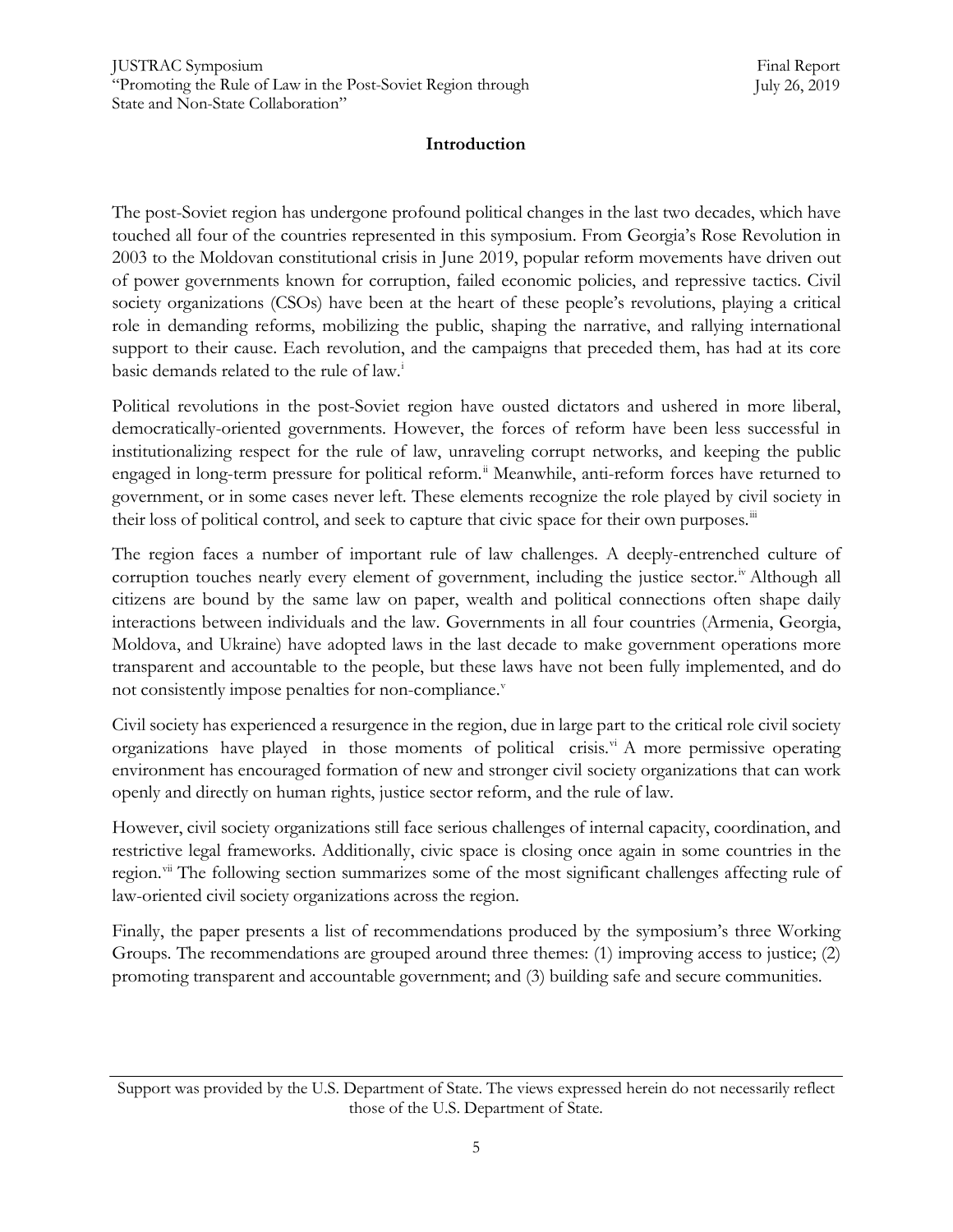## **Challenges**

<span id="page-6-0"></span>Symposium participants outlined a number of challenges limiting progress on rule of law reforms or preventing state and non-state collaboration toward that goal. Some of these challenges are related to the broader political framework which civil society organizations must navigate. Other challenges are related to how CSOs operate, both internally and externally.

Limited Opportunities for Civil Society-Government Collaboration

<span id="page-6-1"></span>Throughout the symposium, participants observed that while opportunities exist for collaboration between civil society and the government on rule of law issues, they tend to be ad hoc or dependent on specific individuals in government. A culture of institutional collaboration has not yet emerged, even in countries where significant numbers of civil society activists entered government after political upheaval.

## <span id="page-6-2"></span>**Participation in Decision-Making**

Participants reported several different mechanisms by which civil society has input into decisionmaking. Armenia has created Policy Councils in each ministry and agency, where civil society is represented and theoretically consulted on draft laws and policies. In Georgia, members of Parliament and the government often consult formally and informally with civil society, especially during strategic planning processes. Moldova"s government has an online platform where CSOs can submit inputs on draft legislation. Ukraine has also established some "Consultative Councils," and some officials regularly seek input from civil society.

The existence of consultation mechanisms does not necessarily translate into real opportunities for input, or into meaningful impacts on law or policy. Several participants observed that the only engagement they got from the government was a meeting where CSOs could talk about their problems, with no official follow-up or effort toward mutual problem-solving. Some of the consultation mechanisms described above meet infrequently, and the government is not required to do anything with the input it receives. Both government and CSOs need to have a motive for collaboration beyond just checking a box.

Participants noted that CSOs are not always prepared for the kind of collaboration government officials would find useful. In some cases, particularly when it comes to draft legislation, CSOs are unable to prepare high-quality inputs in the time allotted for public or civil society consultation. Some CSOs simply do not have the capacity to participate in policy-making at a level that is useful to government officials, or claim expertise they do not have.

Even where governments are genuinely committed to seeking and acting upon civil society input, this is often due to the influence of individual officials. Symposium participants noted that former civil society activists who entered government were often the most receptive to ongoing collaboration with civil society, although this is not universally true. Ad hoc consultation means that civil society and government are able to collaborate closely on some issues, such as electoral reform, but have little

Support was provided by the U.S. Department of State. The views expressed herein do not necessarily reflect those of the U.S. Department of State.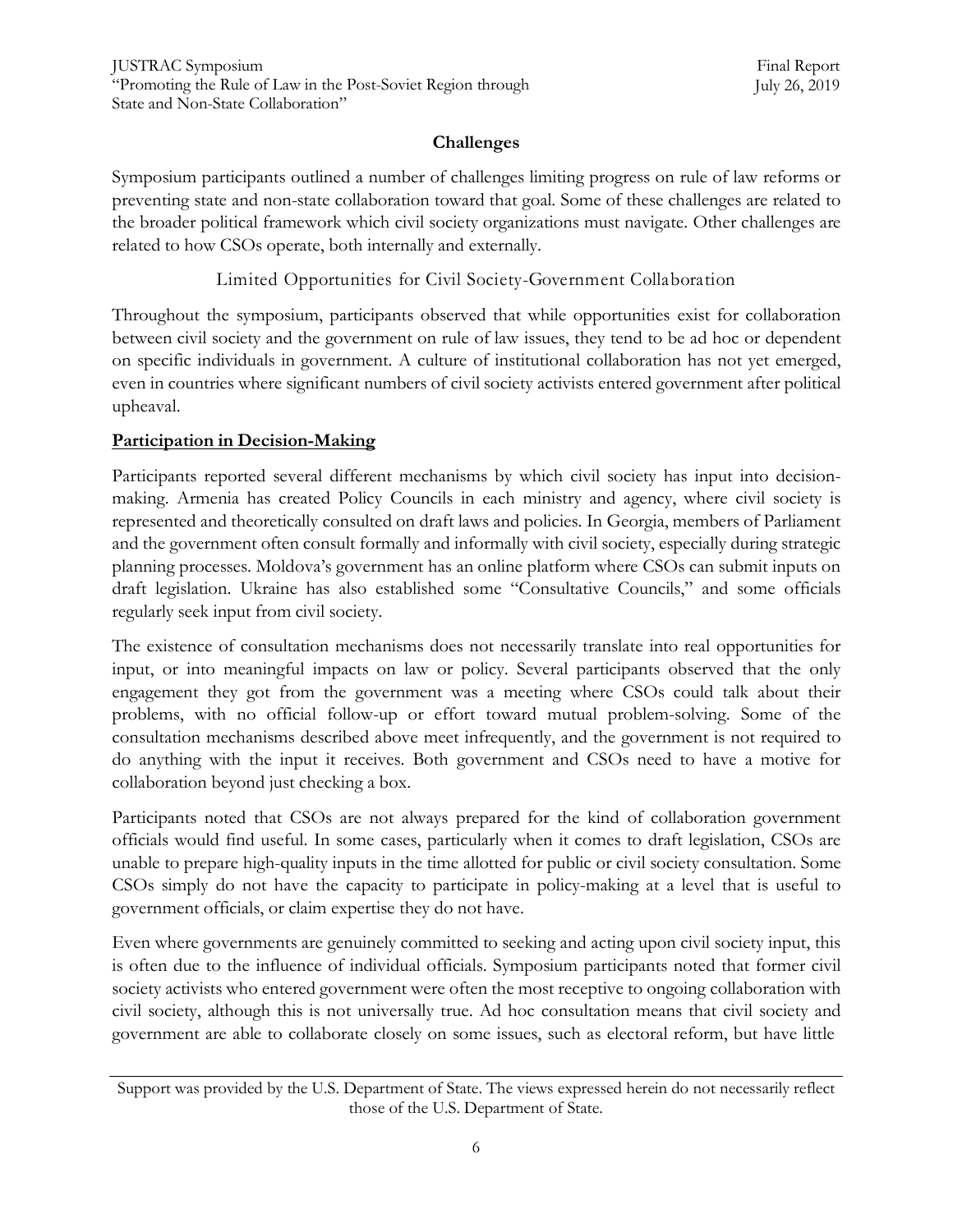interaction on other, equally important topics, such as judicial corruption or justice issues affecting marginalized populations.

## <span id="page-7-0"></span>**Monitoring Outcomes**

Throughout the symposium, participants emphasized that true collaboration between government and civil society goes beyond meetings to air grievances or even feedback on draft policies and legislation. CSOs also play a critical role in monitoring the implementation of new laws and policies, including by collecting data on implementation, conducting legal needs surveys, creating indicators for justice issues, and publishing the results. Where collaboration on monitoring occurs now, it is largely limited to laws and policies housed in the Ministry of Justice. Collaboration between monitoring organizations and a wider set of ministries would be more effective, since many justice problems have their roots in health care, housing, education, and other sectors.

Watchdog organizations experience an additional challenge in countries that have recently undergone significant political upheaval resulting in a new government that includes former civil society members. The new government is familiar with civil society"s watchdog and monitoring function, but does not expect to undergo the same level of scrutiny as the previous government. Consequently, criticism of the new government is often seen as a betrayal, even when it represents the same standards watchdog organizations have previously upheld.

## <span id="page-7-1"></span>**Closing Public Space**

Armenia, Georgia, Moldova, and Ukraine have all experienced periods where civic space was mostly closed, and periods where it was more open. CSOs working on rule of law issues are particularly vulnerable to these fluctuations, since the issues they work on are inherently political and often quite sensitive. Several symposium participants noted that CSOs in the region today navigate less restrictive legal frameworks than previously, but must still register with the state and are often subject to special laws regarding fundraising and financial disclosures. Individuals and organizations also run the risk of extrajudicial consequences for broaching sensitive topics or reporting on specific individuals. These can range from smears in domestic or international media outlets to physical assaults.

## Coalitions and Partnerships

<span id="page-7-2"></span>CSO do not work in a vacuum, particularly on political issues such as human rights, good governance, or the rule of law. They form coalitions with other organizations, collaborate with the government on policy planning, partner with external actors to fund and amplify their work, and engage the public. Organizations in the post-Soviet region are adept at all these forms of cooperation, which they have used from the Rose Revolution to the Euromaidan, but have struggled to establish sustainable, longterm working relationships. Most partnerships, whether with donors, the government, the public, or each other, tend to be specific to a single project or issue.

Support was provided by the U.S. Department of State. The views expressed herein do not necessarily reflect those of the U.S. Department of State.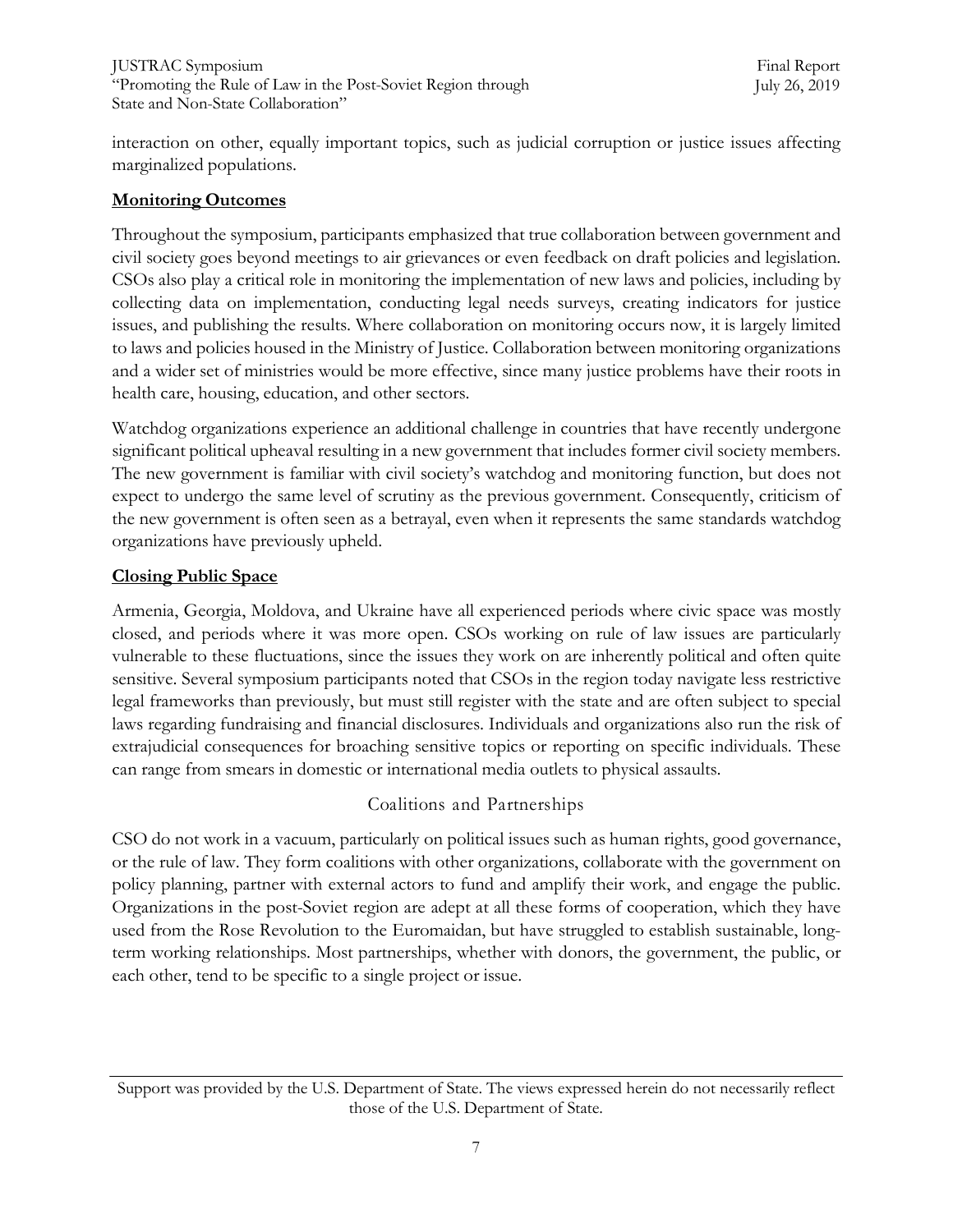## <span id="page-8-0"></span>**Coordination Between Civil Society Organizations**

CSOs in the post-Soviet region have successfully formed broad, effective coalitions to advocate for broad political change, demand the ouster of national leaders, and defend against laws or policies that threaten to restrict their rights. However, they have been less successful at maintaining coalitions over time, especially when the initial crisis point has passed. In some cases, this is because organizations are rapidly shifting their focus from one hot-button issue to the next. In other cases, CSOs are reluctant to form coalitions because they are seen as time-consuming, dilute the overall influence of an organization or individual, or require compromising on positions. Some symposium participants observed that the large coalitions formed to oust a government collapsed afterward due to infighting between coalition partners. When coalitions are formed around rule of law issues, they tend to be ad hoc and project-specific. By contrast, so-called "social CSOs" – those focused on health, education, poverty, and similar issues – have been more effective at forming long-term coalitions for advocacy or public outreach on a set of issues.

Symposium participants noted another challenge to coalition-forming by rule of law CSOs. Elements of the former ruling parties in the four countries have recognized the power of civil society and have set up their own "pocket CSOs," privately funded by political parties or individuals. "Pocket CSOs" undermine the reputation for independence that so many CSOs work to maintain; in some cases, their purpose is to undermine the perception of civil society as a whole. They also tend to prioritize issues that favor their funders" interests, such as security or conservative social agendas.

#### <span id="page-8-1"></span>**Donors**

Civil society in all four countries is heavily dependent on external funding sources; symposium participants repeatedly affirmed the importance of good relationships with the international donor community. Participants emphasized their appreciation for the work that donors do, not only in funding civil society in the region, but also stepping in to defend civil society when their rights or safety are threatened by government actors. However, participants noted that their organizations often struggle to meet expectations when donors change their own priorities without explanation or fail to articulate their priorities in the first place. Participants also noted that donor funding is often quite rigid, when programs really need to be maximally flexible given the constantly changing political context. This is particularly challenging when a country is going through a political crisis, because there tends to be significant donor attention but also a highly dynamic environment that makes some donors wary.

## <span id="page-8-2"></span>**Engaging the Public**

Civil society across the region struggles to remain engaged with the public, which diminishes public opinion of civil society as a whole and makes it harder for CSOs to know what issues top the agendas of their beneficiary communities. Civil society actors tend to be based in large cities where citizens have above-average levels of education. As a result, CSOs are often seen as expert clubs that exist primarily to impress international donors. CSOs also typically do only issue- or project- specific public

Support was provided by the U.S. Department of State. The views expressed herein do not necessarily reflect those of the U.S. Department of State.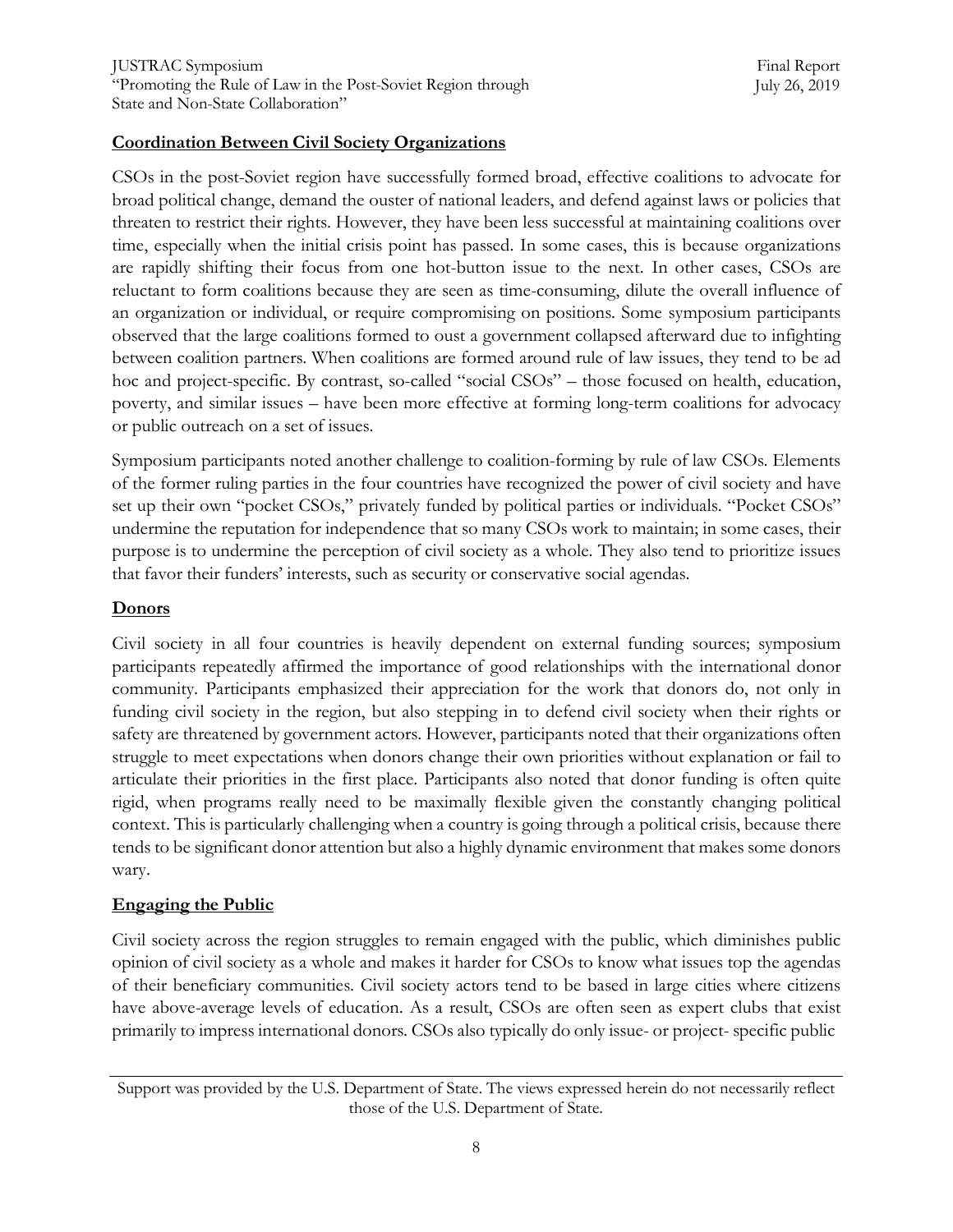outreach, rather than pursuing long-term engagement that keeps the public educated about their core mission.

Participants agreed that civil society is most effective at building trust with the public and meeting the needs of people if they are actually present in communities. Organizations that work at the grassroots level understand the problems people face, many of which overlap sectors and share root causes. Grassroots civil society also has a better understanding of what resources are available locally to address these challenges. Community-based work will also help CSOs know when they are advocating for progressive policies that are not reflective of mainstream positions in society, and either moderate their positions or engage in public education on those issues.

## Capacity

<span id="page-9-0"></span>Organizational capacity is an ongoing challenge for both new and established CSOs. New organizations struggle to acquire funding, retain staff, implement good financial and organizational management practices, and stretch their human and financial resources to cover all the issues in their portfolio. Established organizations additionally struggle to secure core funding, without which it is difficult to maintain the kind of projects that will continue to attract donors.

## <span id="page-9-1"></span>**Sustainable Financing**

Funding concerns were raised repeatedly throughout the symposium, with participants emphasizing that reliable core funding would make a profound difference in their operations. Core funding would permit them to retain qualified staff, implement physical and information security measures, ensure adequate facilities and equipment, take risks building coalitions with other organizations outside of specific projects, and sustain more successful activities even after the program funding period ends.

Very few CSOs are able to achieve sufficient core funding, however. Little to no local governmentsponsored funding is available to civil society. Civil society-private sector relationships are the exception rather than the rule, given that many private sector actors are tied to anti-rule of law factions that CSOs have traditionally opposed. Some of the countries in the region, such as Armenia, have large wealthy diasporas that could serve as an alternative funding source, but most CSOs have not built relationships out into the diaspora. Additionally, governments in the region have historically imposed strict legal restrictions on how CSOs can raise funds. CSOs have been subject to onerous financial disclosures and at certain points they have been prohibited from receiving funding from some kinds of external sources.

Some of these restrictions have relaxed in recent years, with the turn to more liberal governments that include former members of civil society. Some governments have also initiated measures to ease the financial burden on CSOs. For instance, Armenia"s Law on Public Organizations (2016) permitted CSOs to generate their own income.<sup>[viii](#page-25-7)</sup> Moldova's Parliament voted in 2017 to allow citizens to direct up to two percent of their income tax to one of the non-governmental organizations on a designated list. [ix](#page-25-8) All four countries now permit CSOs to use volunteers, which allows organizations to do more with less. Nevertheless, civil society across the region remains dependent on external donors.

Support was provided by the U.S. Department of State. The views expressed herein do not necessarily reflect those of the U.S. Department of State.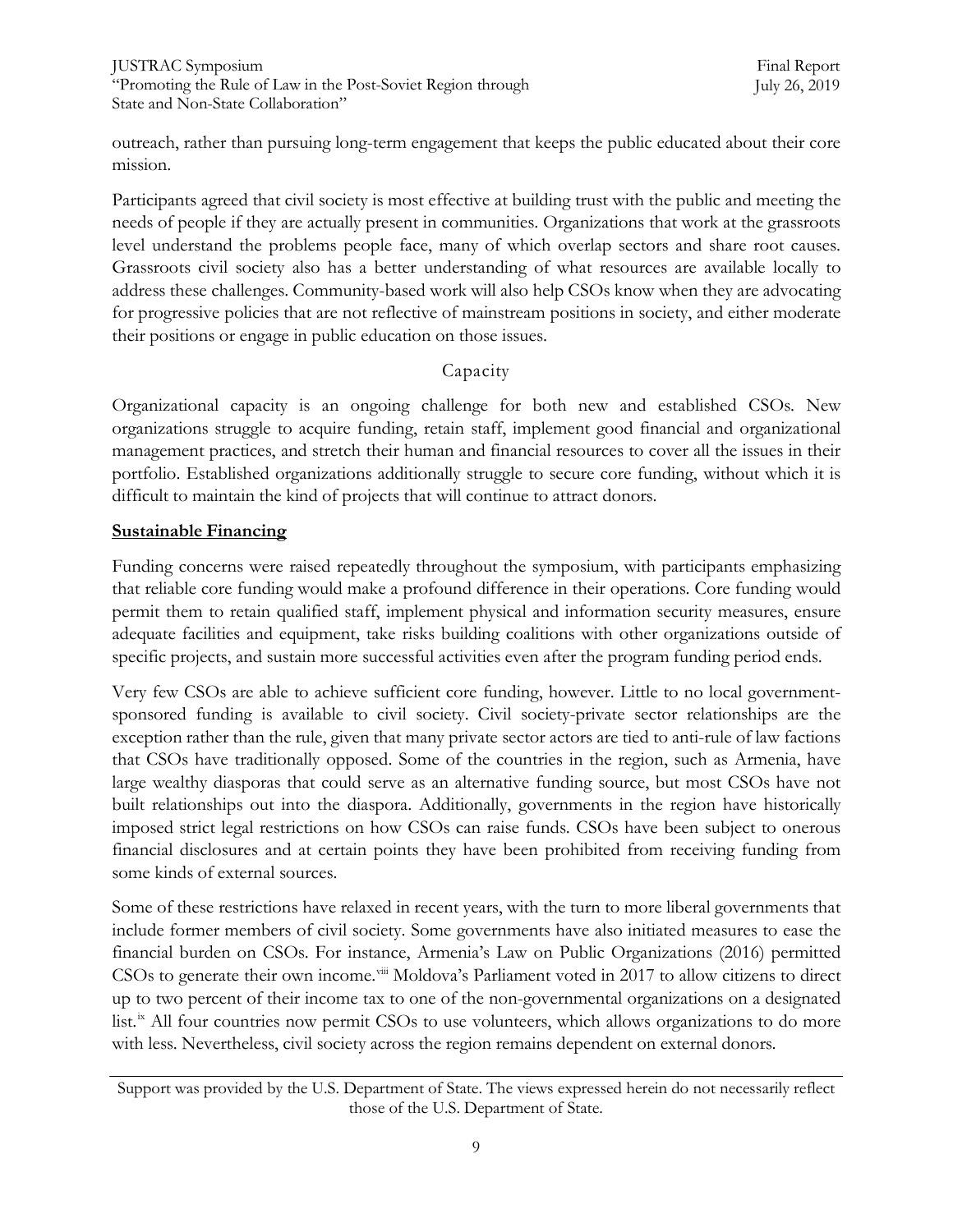International donors have partnered with civil society in the region for decades, but project-specific funding often comes with the expectation that organizations will find ways to make key project activities self-sustaining after the program period has ended. Some participants also noted that international donors worked closely with civil society before the revolutions in their countries, but that after the revolution they preferred to send their money to the new government instead. Since governments in the region have largely not established domestic funding sources for civil society, this shift in approach resulted in a net loss of funding for many CSOs.

## <span id="page-10-0"></span>**Organizational Capacity**

CSOs in the post-Soviet region demonstrate a broad disparity in organizational capacity, as is the case in all other regions of the world. Organizations based in cities, especially the capital, tend to have larger staff and greater capacity than organizations based in the provinces, where external funding sources are scarcer. In some countries, such as Georgia and Ukraine, CSOs focused on rule of law and other political topics tend to have higher capacity than other types of civil society, due to their long history of serving as watchdogs and advocates on sensitive issues. This includes greater facility in public messaging and interacting with the media. In other countries, such as Armenia, a similarly long history of government repression of political discourse means that rule of law CSOs trail behind their social counterparts.

Capacity challenges present themselves at nearly every stage of a CSO"s operational life-cycle. Without a clear organizational structure and good financial controls, it is difficult to secure funding. Limited funding means an organization struggles to attract the caliber of personnel with expertise in both the substance of the organization"s work and in CSO management. CSOs with a small staff often cannot spare one or more individuals to attend trainings. Blending substantive and professional capacity is also an issue of concern. If CSOs have substantive expertise on an issue such as preventing corruption or legal aid, but lack the professional capacity to engage the public or provide inputs to the government, the organization will fail to have its desired impact.

## <span id="page-10-1"></span>**Social Media**

Symposium participants were particularly focused on improving civil society capacity in media and public relations, especially on social media. CSOs with low capacity in media and public relations are not always able to reach media outlets willing to convey their messages and may not have the skill set to make those messages compelling to their intended audience. Social media and public relations skills are increasingly important to counter the false news industry, which is often deployed to smear organizations raising sensitive issues. Conversely, facility with social media campaigns has permitted some CSOs represented at the symposium to reach communities they would normally not be able to access, or to present their messages in a more accessible manner.

Support was provided by the U.S. Department of State. The views expressed herein do not necessarily reflect those of the U.S. Department of State.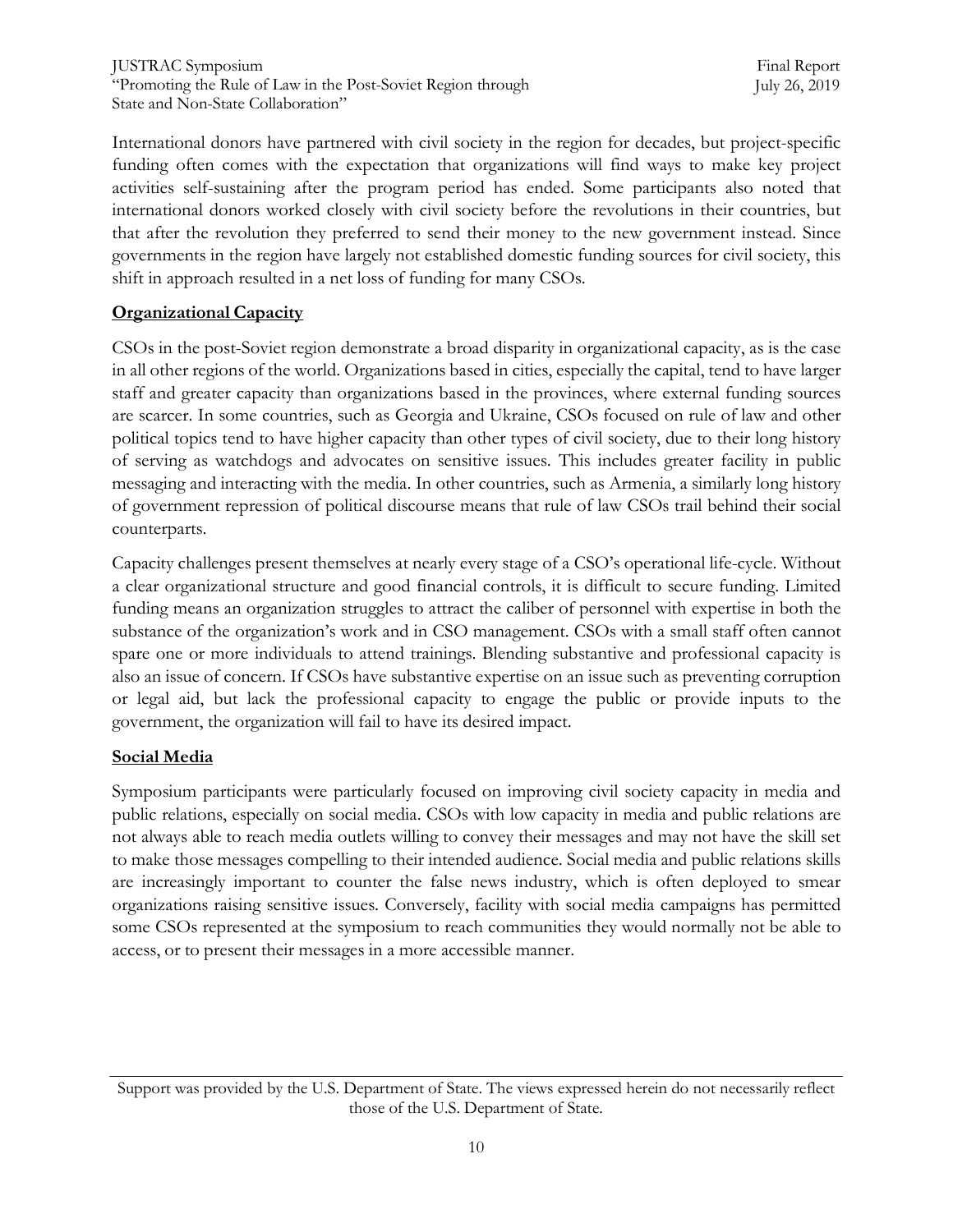## **Recommendations**

<span id="page-11-0"></span>Symposium participants were divided into three Working Groups, each with a different focus: a) improving access to justice, b) promoting transparent and accountable governance, and c) building safe and secure communities. A set of recommendations based on the Working Groups' discussions follows, grouped broadly into those three issue areas. The recommendations are numbered for reference only; they do not necessarily reflect an order of priority.

## **Working Group A: Improving Access to Justice**

<span id="page-11-1"></span>This working group focused on how to promote better access to justice. Civil society organizations, including associations of legal professionals, have traditionally played an important role in expanding access to justice issues and will continue to do so in the future. Topics of discussion included legal aid; rights awareness; monitoring and evaluating courts; promoting equality and non-discrimination; empowering marginalized and vulnerable populations; enhancing judicial independence, accountability, and efficiency; and alternative dispute resolution. While these are broad topics, the group was able to focus in on the most important recommendations for collaboration.

## 1. Expanding Rights Awareness:

- a. **States need to work more closely with CSOs to improve understanding of the public's gaps in the knowledge and awareness of rights**.
	- i. This work consists of state and non-state collaboration in the areas of data collection, access to data and data analysis.
	- ii. States should consider CSOs partners in this regard who can add valuable assistance in these areas.
- b. **Incentives for** pro bono **legal services in the areas of rights awareness should be enhanced.** Bar associations and other legal organizations should encourage lawyers to promote rights awareness as a free-of-charge professional duty.
- c. **States should collaborate with non-state actors in rights awareness campaigns aimed at local communities and marginalized groups**. Many local communities that are not part of a major metropolitan city lack basic rights awareness, and campaigns directed towards those more isolated communities will yield the best results. Campaigns aimed at marginalized groups, regardless of location, will also yield strong results (see also sub-section on Vulnerable Groups, below).

Support was provided by the U.S. Department of State. The views expressed herein do not necessarily reflect those of the U.S. Department of State.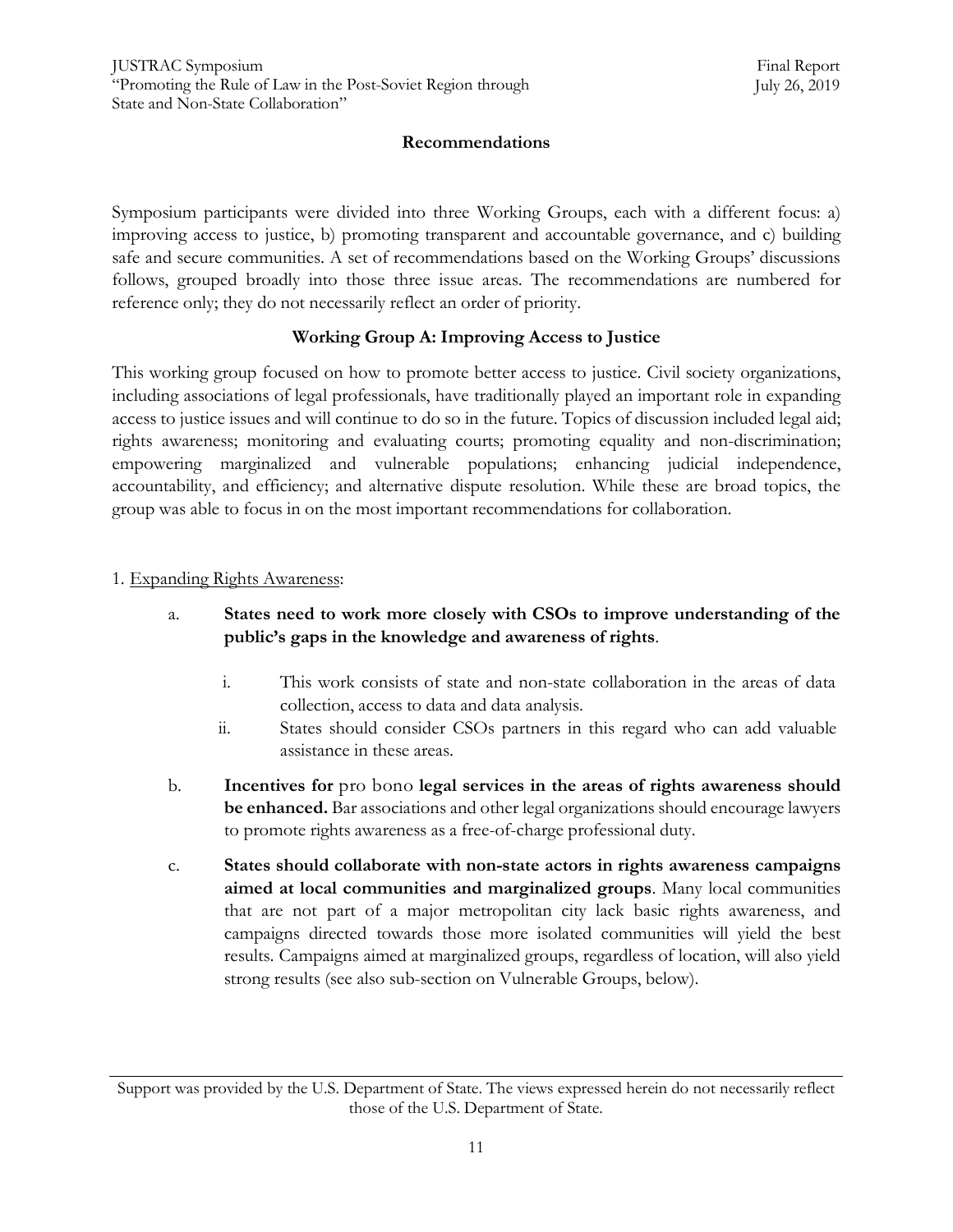- d. **CSOs should increase their work on "shadow reports" to better highlight specific areas of progress or lack of progress on states' compliance with international treaty obligations**.
- e. **States and CSOs should engage para-legals to promote rights awareness where possible**. Due to the high barriers to entry, bar membership is limited and expensive. As a result, many licensed lawyers feel pressed to engage in paid activities. Since paralegals are less expensive, they represent an untapped resource in the efforts to raise awareness of rights.
- f. **States and CSOs should encourage university students and faculty to promote rights awareness**. Students can both learn about rights and promote rights awareness as an integral part of their education. CSOs should work with public education authorities to deliver interventions at the primary, secondary, and tertiary levels of education.

## 2. Protecting and Empowering Vulnerable Groups:

- a. **States and CSOs should promote training and capacity building for legal professionals and NGOs to ensure that legal services address the specific needs of vulnerable groups.** Examples include making representation available in specific dialects or minority languages and providing representation in rural areas where the number of lawyers is low. Para-legal professionals may also be employed.
- b. **States and CSOs should collaborate on the training of vulnerable groups regarding their rights and how to enforce them**. Many vulnerable groups remain unaware of the protections that the law affords them. CSOs can help the states promote local groups" capacities to understand and communicate their rights, as well as how to enforce them. Too often, vulnerable groups seek assistance outside of formal state structures, and CSOs will be a natural partner in helping these groups, when necessary, find formal remedies.
- c. **CSOs should partner with states to facilitate the enhancement of vulnerable groups' communication skills**. Due to lack of education, language barriers and economic dislocation, many vulnerable groups do not have a strong voice in their countries. By improving their communication skills, these groups will improve their abilities to find solutions with their local and national governments.
- d. **CSOs should help states improve physical access to the legal system such as courts, lawyers, police and penitentiaries**. This includes physical improvements for disabled people, as well as other improvements, such as written guides, better signage,

Support was provided by the U.S. Department of State. The views expressed herein do not necessarily reflect those of the U.S. Department of State.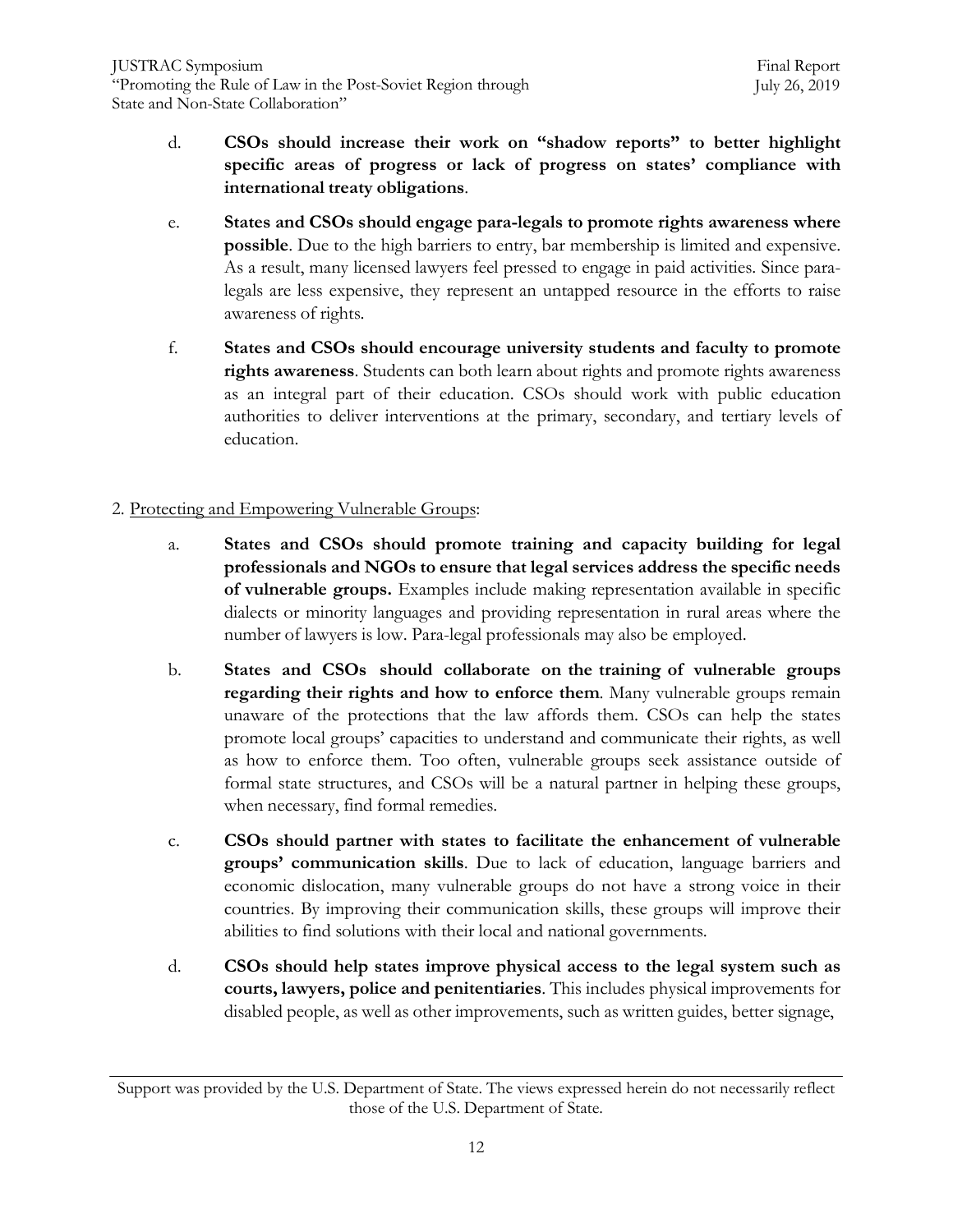more robust online/social media, information and stronger state agency outreach efforts.

- e. **CSOs and states should engage in public awareness campaigns about vulnerable groups, to both the general public and the target groups** (see also sub-section on Rights Awareness, above).
- f. **CSOs and states should work to bring all key institutions together to coordinate strategy and policy towards vulnerable groups**. One way to do this is to create a standing quasi-public council wherein the various ministries and state agencies, as well as CSOs, can meet regularly to discuss practical solutions to problems facing vulnerable groups. Health care and educational authorities, for instance, can discuss local-level problems with access or communication and inform others in government about necessary reforms.
- g. **CSOs should help facilitate the specific problem that Roma, IDPs (internally displaced persons), and refugees face of formal government identification and registration**. Many of the problems these groups face are linked to the foundational defects in their members' formal governmental registration papers (or they have no registration whatsoever). CSOs can bring together the various agencies responsible for issuing passports, social insurance, pension, health care or other important governmental identification documents to find practical solutions for these groups.
- g. **CSOs and states should collaborate on legislation that specifically protects the rights of vulnerable groups**. Some represented countries have developed excellent models, while others have yet to adopt any such legislation.
- h. **CSOs should work with their governments to establish social institutions of reconciliation.** These institutions could promote informal justice models and alternative dispute resolution (such as community mediation). They could also engage in safe, inclusive, government-endorsed intercultural programs and dialogs, including the police and other local authorities.
- i. **CSOs and states should help establish employment solutions for vulnerable groups so that they can be better incorporated into society**. Many vulnerable groups suffer from high levels of unemployment, which often leads to other social problems such as crime and domestic violence. Employment schemes directed toward skills training or employment incentives for specifically marginalized and vulnerable groups would help reduce social problems, reduce societal prejudice and promote a positive cycle of improvement.
- j. **CSOs and education authorities should collaborate on improving educational opportunities for vulnerable groups, including establishing a strategy to reduce the potentially deleterious effects associated with the incorporation of these**

Support was provided by the U.S. Department of State. The views expressed herein do not necessarily reflect those of the U.S. Department of State.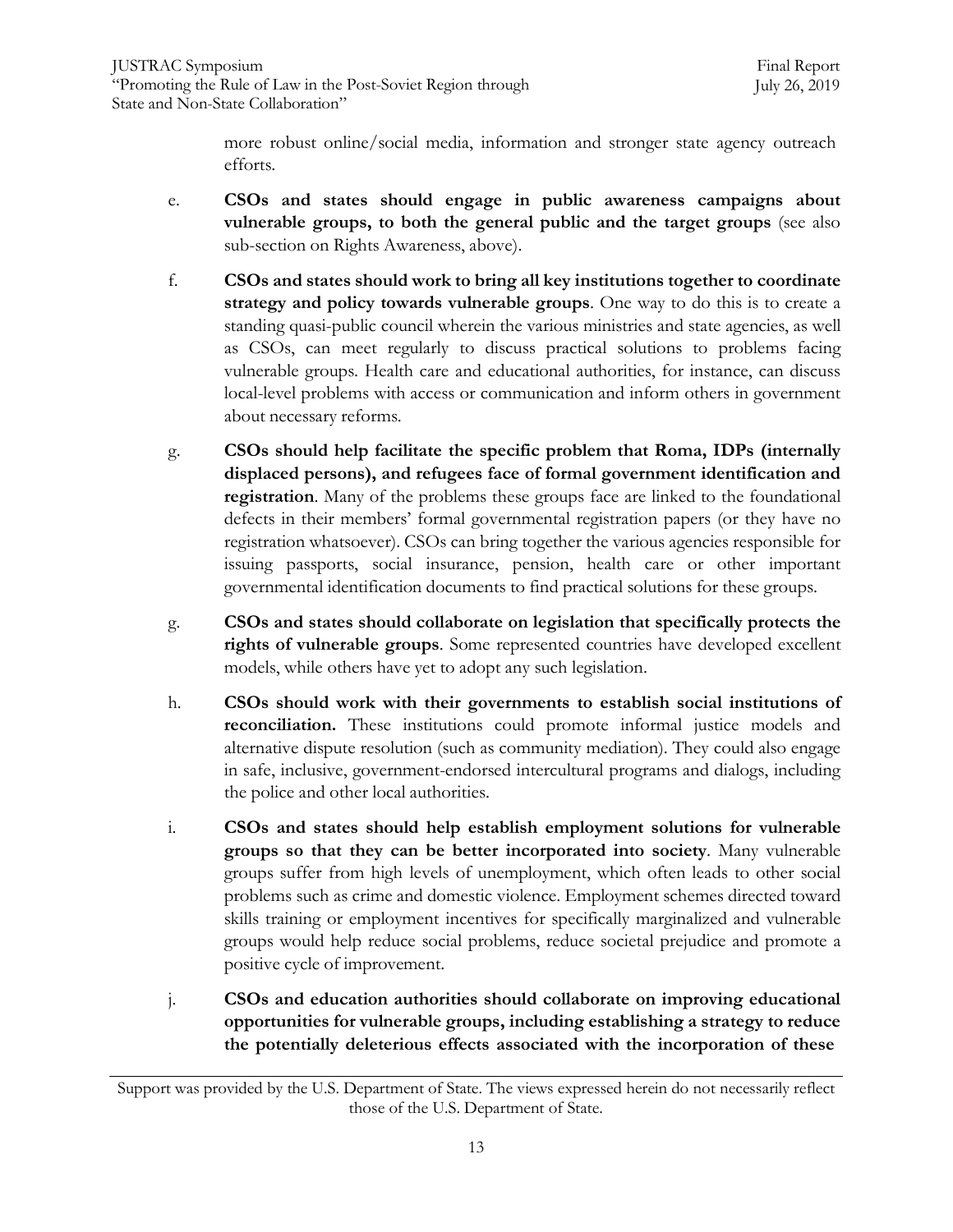**groups into mainstream educational institutions**. Many schools struggle with the increased attention needed for students from vulnerable groups. CSOs can help public schools prepare for these difficulties.

- k. **In countries with de-centralization programs, CSOs should work with local authorities to build in strategies to protect and empower vulnerable groups.**
- l. **States should consider outsourcing some vulnerable group services to CSOs**. An example would be establishing women's shelters or a hotline for sexual trauma victims. CSOs might be more successful in establishing new vulnerable group services due to their strong relations and working experience. CSOs and local governmental authorities could work together for a sustainable future plan that might include continued CSO involvement.

## 3. Improving Legal Aid:

- a. **Collaboration between states and CSOs on the legal aid eligibility criteria is essential.** CSOs are in an excellent position to understand the gaps in coverage and the specific difficulties that candidates face when eligibility criteria are vague, unfair, discriminatory, or contradictory. CSOs can help states clarify this criteria, based on actual practice, and promote more inclusive practices.
- b. **States and CSOs can extend the reach of legal aid by jointly focusing capacity building on non-lawyers such as paralegals and others**. Too often, states consider legal aid to be strictly associated with licensed bar members. Yet, there is a large group of qualified non-members who can assist with legal aide. CSOs are in the best position to identify this community of potential actors.
- c. **To increase pro bono legal aid, states and CSOs need to work together to create an effective incentive structure.** CSOs can work with bar associations and other actors to promote pro bono incentives. States can help incentivize pro bono service by clarifying tax exemptions and reporting obligations. The two need to coordinate their efforts so that legal professionals are properly incentivized.
- d. **States should work with CSOs to implement effective and comprehensive needs assessments in the area of legal aid.**
- e. **CSOs can help states develop indicators of performance and outcome targets based on these needs assessments.**
- f. **CSOs can assist states with collecting and measuring legal aid data, consistent with the indicators and targets.**

Support was provided by the U.S. Department of State. The views expressed herein do not necessarily reflect those of the U.S. Department of State.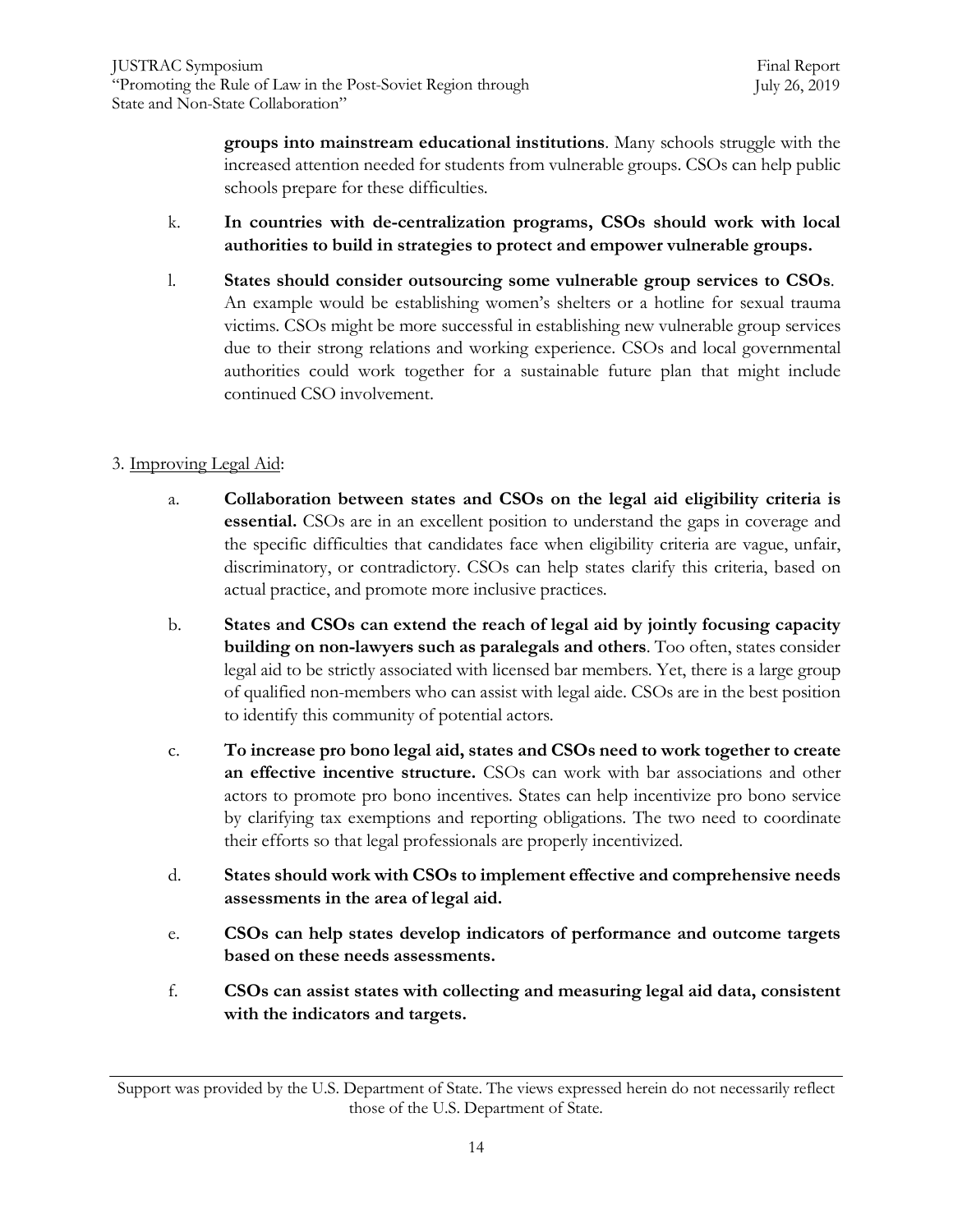- g. **CSOs and states can periodically evaluate the effectiveness of their legal aid regimes, based on the jointly collected data, and work together to propose solutions to any shortcomings found**. For instance, CSOs and states both need to understand the effectiveness of their lawyer referral systems. Both would benefit from working together to measure this effectiveness and find creative solutions.
- h. **CSOs should consider piloting legal aid programs, with a view towards handing the program over to the state for scaling up to nationwide implementation**. CSOs are better positioned to try out new models and when successful, consider handing them over for sustainable, scalable public implementation.

## 4. Promoting Equality and Anti-Discrimination:

- a. **States and CSOs must collaborate to address the wider cultural sources of discrimination**. This calls for creative, society-wide solutions to promote the rights of disadvantaged groups. States and NGOs can address the cultural challenges through education, religion, media, elites, and other non-legal areas.
- b. **CSOs should work with governments to draft higher-quality legislation that complies with international anti-discrimination standards**. One example is legislation that protects a larger number of discriminated groups, in particular women in the workforce, as well as sexual minority rights. Another example is legislation that provides actual remedies and real pathways for judicial redress, and not just aspirational language.
- c. Related to equality legislation is the **engagement of state and non-state actors in building the institutional capacity of the justice sector to respond to and enforce these equality rights.** States and CSOs should collaborate on capacity building of justice sector institutions (such as police, penitentiaries, courts and prosecutor offices) to better to enforce equality rights. One example of capacity building would be to train prosecutors on when to file a case under the ordinary criminal code for damage to persons or property and when to file a case under the hate crimes laws. This also requires that CSOs, if they are part of the solution, be mindful that they have their own capacities updated.
- d. **CSOs should consider working with the state to develop viable alternatives to traditional court-centered dispute resolution**. Examples include quasi-judicial ombudsperson institutions (sometimes called "public defenders") and public councils for equality. These institutions can be given fact-finding authority and even binding decision authority, taking some of the pressure off of the overloaded court system. These quasi-judicial institutions can sometimes offer non-legal suggestions, such as apologies and other creative remedies, whereas the courts are more constrained.

Support was provided by the U.S. Department of State. The views expressed herein do not necessarily reflect those of the U.S. Department of State.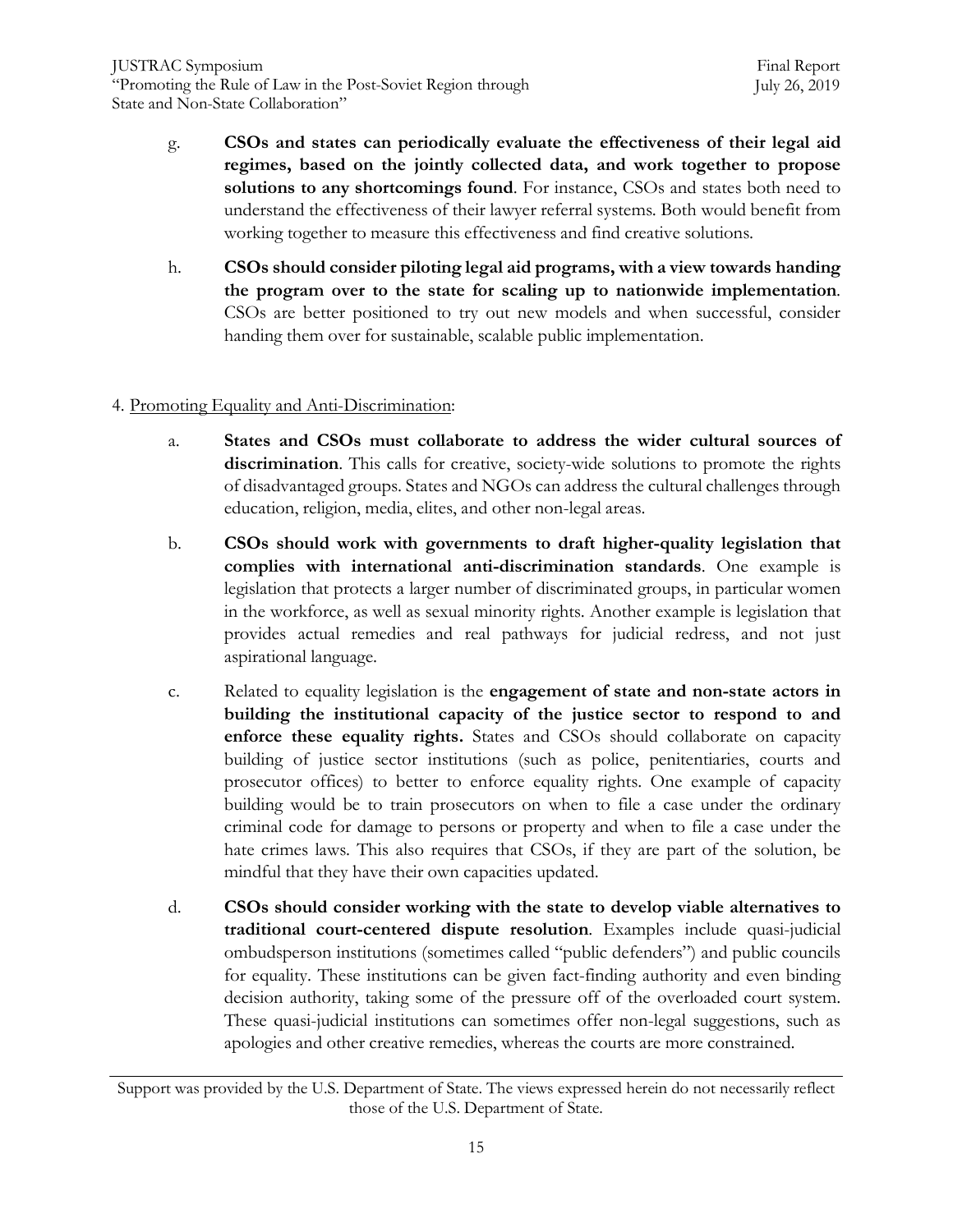- e. **CSOs and the state should collaborate to enhance the education of justice sector professionals to better promote equality rights.** This education should begin at the pre-graduate levels, either in secondary or even primary schools. At the professional level (lawyer training, prosecutor training, police training, judge training, etc.) it is highly recommended that cross-sectoral training be employed whereby defense lawyers and prosecutors, for instance, receive training together.
- f. **CSOs should consider pursuing strategic litigation in order to help the state enforce its own rules or live up to its human rights commitments**. While this is an aggressive approach, some state authorities actually prefer a court order authorizing action, especially in a legal question of first impression.

## 5. Improving Court Performance:

- a. **CSOs and states should promote judicial independence by collaborating at the earliest stages of policy formulation.** Instead of involving CSOs at the legislation drafting stage, governments should include civil society in long-term strategy discussions, and collaborate with CSOs in the identification of needs to better promote structural changes that enhance judicial independence. This might include drafting strategic documents that help inform the government's reform agenda.
- b. **CSOs and states should collaborate to promote judge training on judicial independence.** While the state is capable of training judges on judicial independence, CSOs are more likely to emphasize this aspect, and their involvement in the training design would improve judges' understanding of these important concepts.
- c. **CSOs and states should collaborate to promote judge training on legal reasoning and judgment drafting.** Many judges in this region need training on advanced legal reasoning skills. They also need to improve their ability to draft a wellreasoned and clear formulation of the legal analysis underlying their judgement.
- d. **CSOs should collaborate with judicial officials to improve the accessibility of court-related information**. This includes two specific sub-recommendations:
	- i. CSOs should work with courts to **improve to case databases**. Databases of court judgments should be available to the public. They should be comprehensive and searchable, and the online platform should be stable, userfriendly and efficient. Ideally, databases should also include court filing documents from the parties, as well as preliminary court orders. Provision should be made for those groups that lack basic online access (penitentiaries, Roma, occupied territories, rural poor, etc.).

Support was provided by the U.S. Department of State. The views expressed herein do not necessarily reflect those of the U.S. Department of State.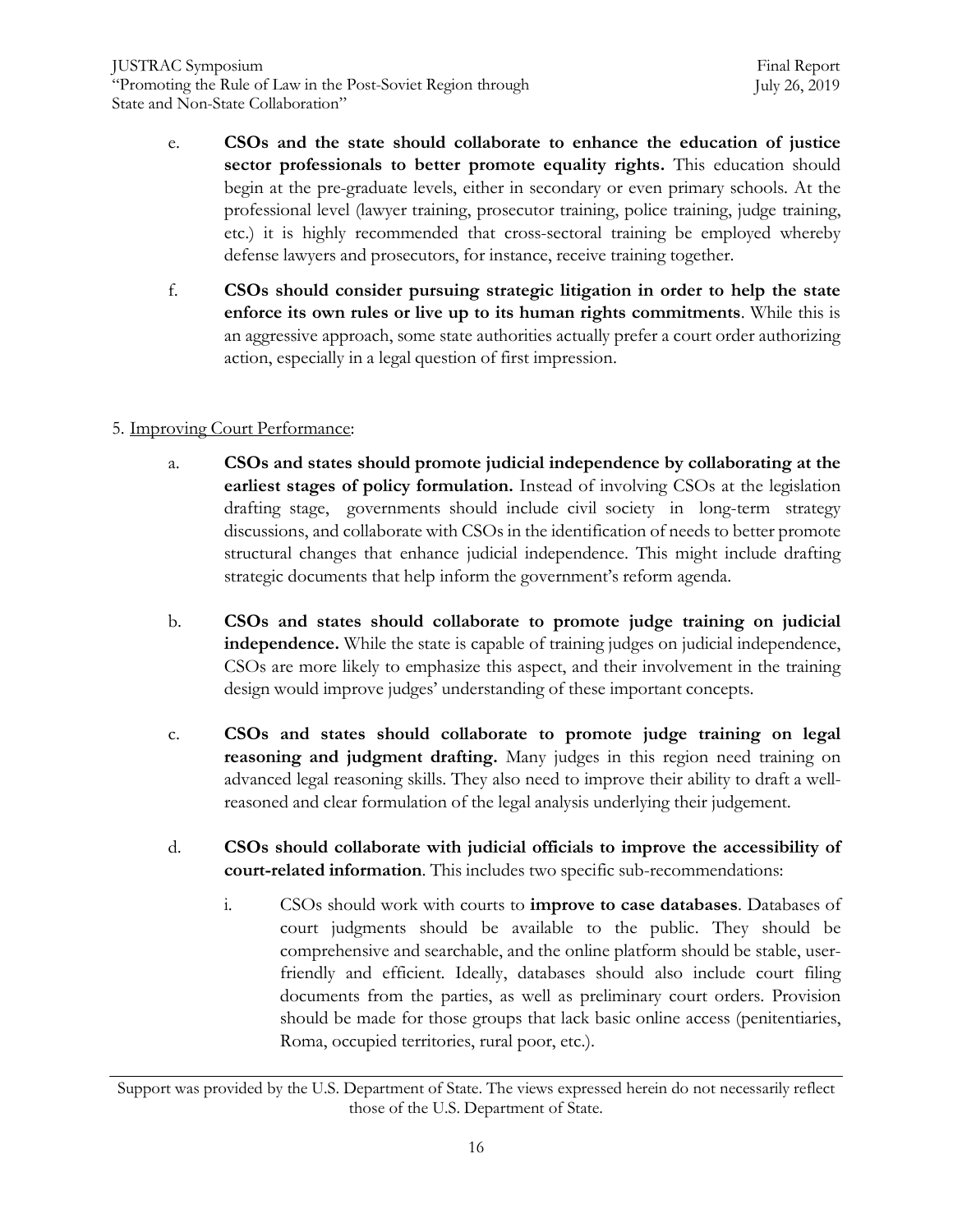- ii. CSOs should also work with courts to **implement audio/visual recording** of court cases by the media ("open trials"). While this remains a somewhat controversial idea, CSOs can help courts adopt to this new reality.
- e. **CSOs should help courts establish "judge speaker" positions**. These individuals would essentially serve as liaisons between the court and the public (often represented by the media). They would help the courts communicate important information to the public. They could improve the often-adversarial relationship between the courts and media by helping communicate more accurate and useful information about the workings of the justice system. While the media will remain mostly interested in highprofile cases, the public will benefit from the improved accuracy in reporting. CSOs can help train the judge speakers in modern communication skills and media literacy.
- f. **CSOs should facilitate regular, informal public meetings between civil society and court professionals**. CSOs can learn about specific court challenges as well as find funding for jointly-agreed solutions.
- g. **CSOs should facilitate inter-professional dialog between judges, prosecutors, lawyers and police**. These groups are often isolated from each other yet can learn about each other"s challenges through regular dialog. Many professional complaints relate to problems that seem to originate from other professionals. For instance, prosecutors often blame defense attorneys for court problems. Both groups often blame judges. If the three groups had regular meetings, they would find practical solutions to many of their difficulties. CSOs could facilitate these discussions and even propose agendas and possible solutions.
- h. **CSOs should work with officials on court monitoring programs**. CSOs can develop jointly with court officials appropriate indicators and targets, and then monitor the courts to assess their performance.
- i. **CSOs should work with officials on developing and implementing user surveys to periodically assess public satisfaction with court performance**. CSOs have the expertise in this area that courts lack. Survey question development and survey implementation can be jointly achieved. Questions can relate to implementation of reforms (such as jury trials) as well as regular ongoing efficiency or corruption monitoring.
- j. **CSOs should collaborate with courts and governments to improve the institution of juries**. Some countries in this region have "lay juries" or "professional juries," but judicial and legal professionals claim that these jurors lack education or specific training for their position. CSOs should play a key role in helping courts train jurors so that the institution will work better.

Support was provided by the U.S. Department of State. The views expressed herein do not necessarily reflect those of the U.S. Department of State.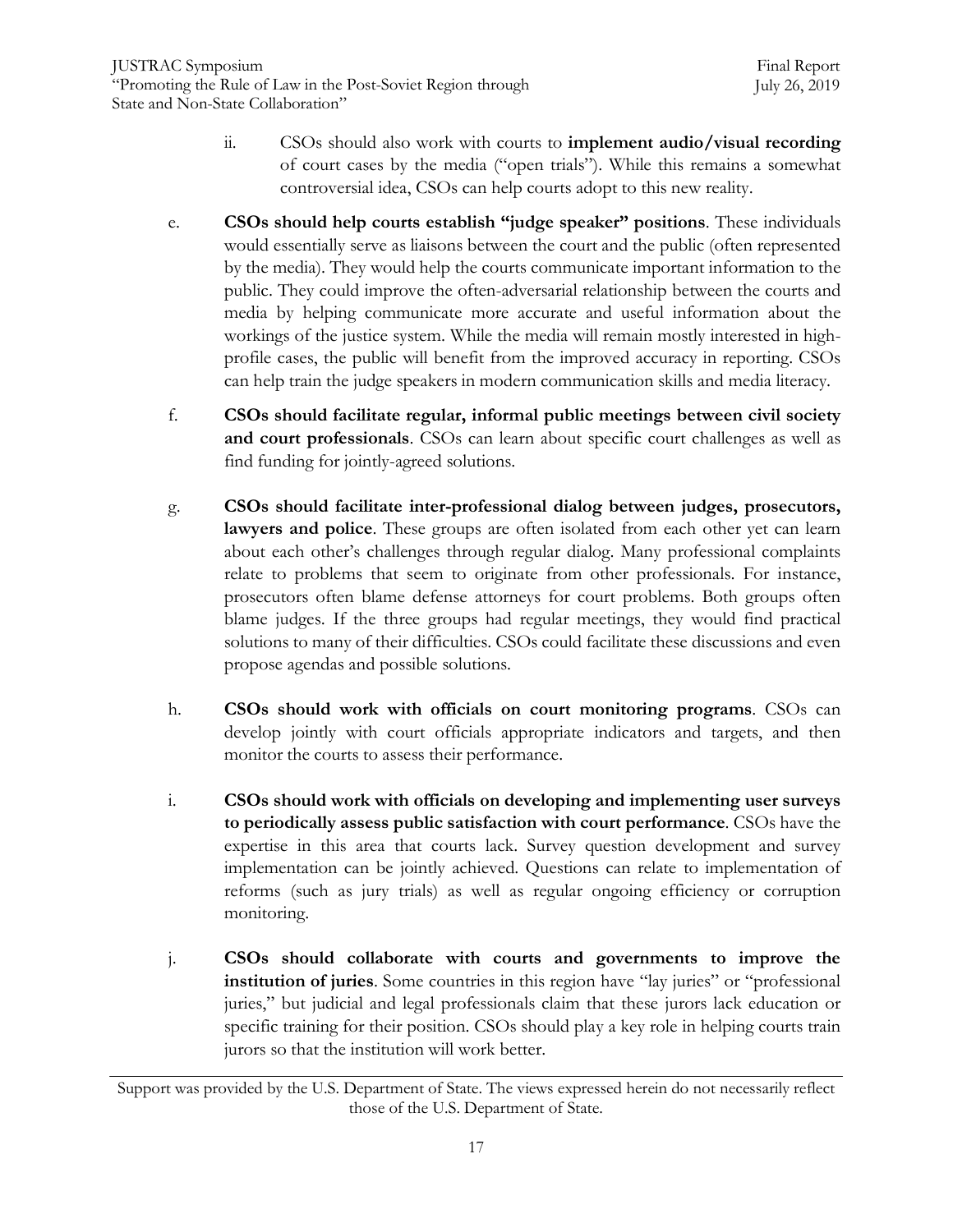- k. **CSOs should collaborate with courts to improve the qualification, evaluation and disciplinary proceedings for judicial professionals.** This includes three specific sub-recommendations:
	- i. CSOs should work with judicial officials to develop **clear and objective criteria** for judicial qualification and **standards** for evaluation and disciplinary proceedings.
	- ii. CSOs should help officials develop and implement effective **appeal mechanisms**.
	- iii. Court officials should involve CSOs in **monitoring** the process and enforcement of violations. All proceedings should be as open and transparent as possible.

Support was provided by the U.S. Department of State. The views expressed herein do not necessarily reflect those of the U.S. Department of State.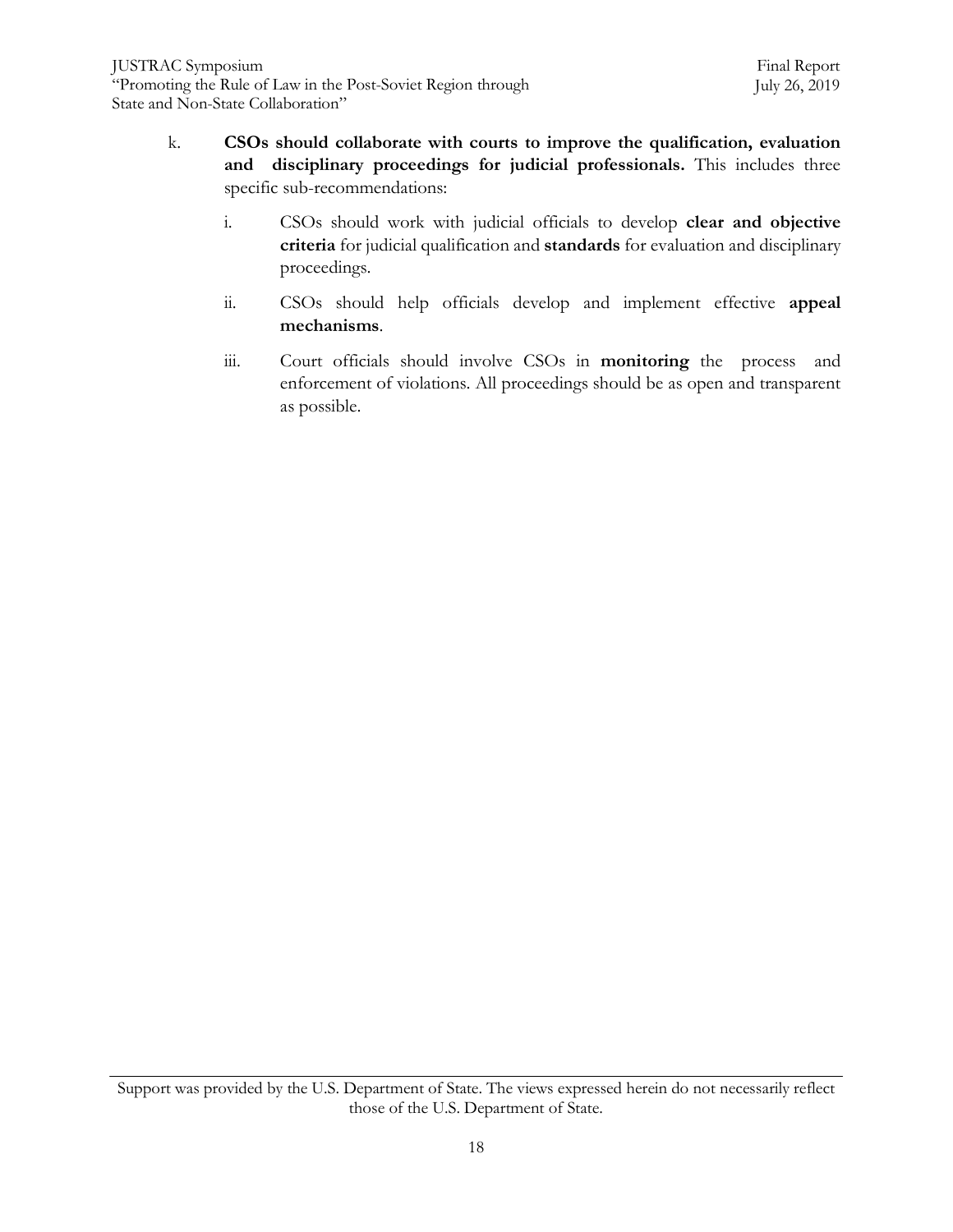## **Working Group B: Promoting Transparent and Accountable Governance**

This working group focused on promoting transparency and accountability in government. Local and international civil society organizations have taken the lead role in monitoring and evaluating social accountability performance. CSOs also have worked with host governments to develop national action plans to reach open government goals, including those related to open justice and the rule of law. Topics of discussion included government performance monitoring, police oversight and accountability, establishing and working with anti-corruption bodies, e-governance, access to information, justice system data, media freedom, and ethics regimes.

- 1. Input on Draft Legislation:
	- a. **Parliaments, ministries, and government agencies should allow more time for comments on draft laws.** More time will improve the quality and diversity of civil society inputs.
	- b. **The work of parliamentary committees should be open and public.** This includes members of the public, civil society and experts.
	- c. **Both executive and legislative branches should institute comment and consultation procedures.** Consultation is currently dependent on the willingness of individual ministers or offices and is more likely when the government officials involved were previously members of civil society. Standardized consultation procedures will ensure that the opportunity to make inputs on draft legislation and policy does not depend on who is in office.
- 2. Access to Information and E-Governance:
	- a. **Both civil society organizations and government offices that maintain public databases should make them more user-friendly.** This includes three specific subrecommendations:
		- i. Databases should make it **easier to download and analyze data**.
		- ii. Government-maintained databases should **present all information relevant to a decision**, not just the final decision. This includes evidence, intermediary decisions, and justifications for decisions not taken.
		- iii. Wherever possible, **requests for information should be processed electronically**, to reduce delays. This includes mechanisms to submit requests electronically.
	- b. **Government offices should release clear urban development plans.** Clear, publicly available plans will make it possible to follow land sales and construction permitting, which are a significant problem area for corruption and improper exercise of influence. Individuals and civil society should be able to verify based on these plans that permitting and sales are based on one plan and consistent criteria.

Support was provided by the U.S. Department of State. The views expressed herein do not necessarily reflect those of the U.S. Department of State.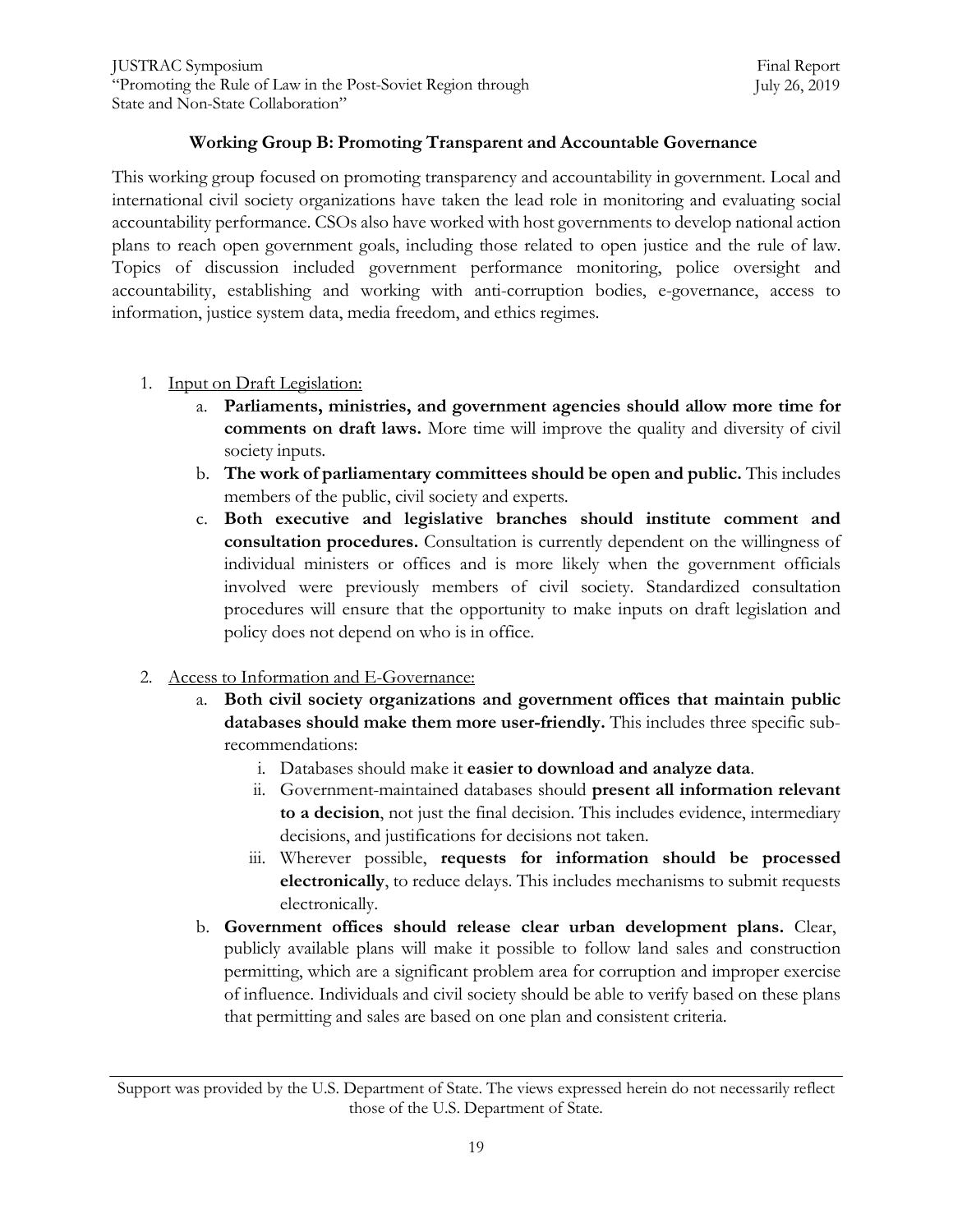- c. **High-profile court cases, especially those involving corruption, should be open to the public.** The public needs to have access to these court cases, or accurate, independent reporting on these cases, to build confidence that the law is being applied equally to everyone. Only highly sensitive parts of such a hearing should be closed.
- 3. Police and Security Sector Oversight:
	- a. Government bodies should **increase civil society participation in police oversight** and proposals for reform.
	- b. **Governments should clearly distinguish between the act of policing and policymaking on policing and crime.** Different agencies should have authority over these aspects. The police should be an agency responsible for providing safety and security to society. These functions should not be mixed together, because this leads to a police force whose purpose is only to punish.
- 4. Anti-Corruption Infrastructure:
	- a. **Different anti-corruption institutions need to have clearly defined mandates** and roles. When it is not clear how these different entities interact and what responsibilities they have, the public cannot understand if anyone is being held accountable.
	- b. **Governments should have institutions with the function of investigating corruption and institutions with the function of preventing corruption.** Both functions are important, and it is difficult for one institution to perform both well.
- 5. Media Freedom and Ethics:
	- a. **Media companies should be required to publish their full beneficial ownership structure.** The public has the right to know who owns their information providers and may be making decisions about whether and how issues are covered. Whenever information about beneficial owners is provided, the government should be responsible for verifying the information.
	- b. Laws regulating media ownership, especially digital media, should be revised to **prevent ownership monopolies.**
	- c. False news and propaganda represent a threat to civil society. Donors should **support civil society with digital security and legal support** when they face attacks.

Support was provided by the U.S. Department of State. The views expressed herein do not necessarily reflect those of the U.S. Department of State.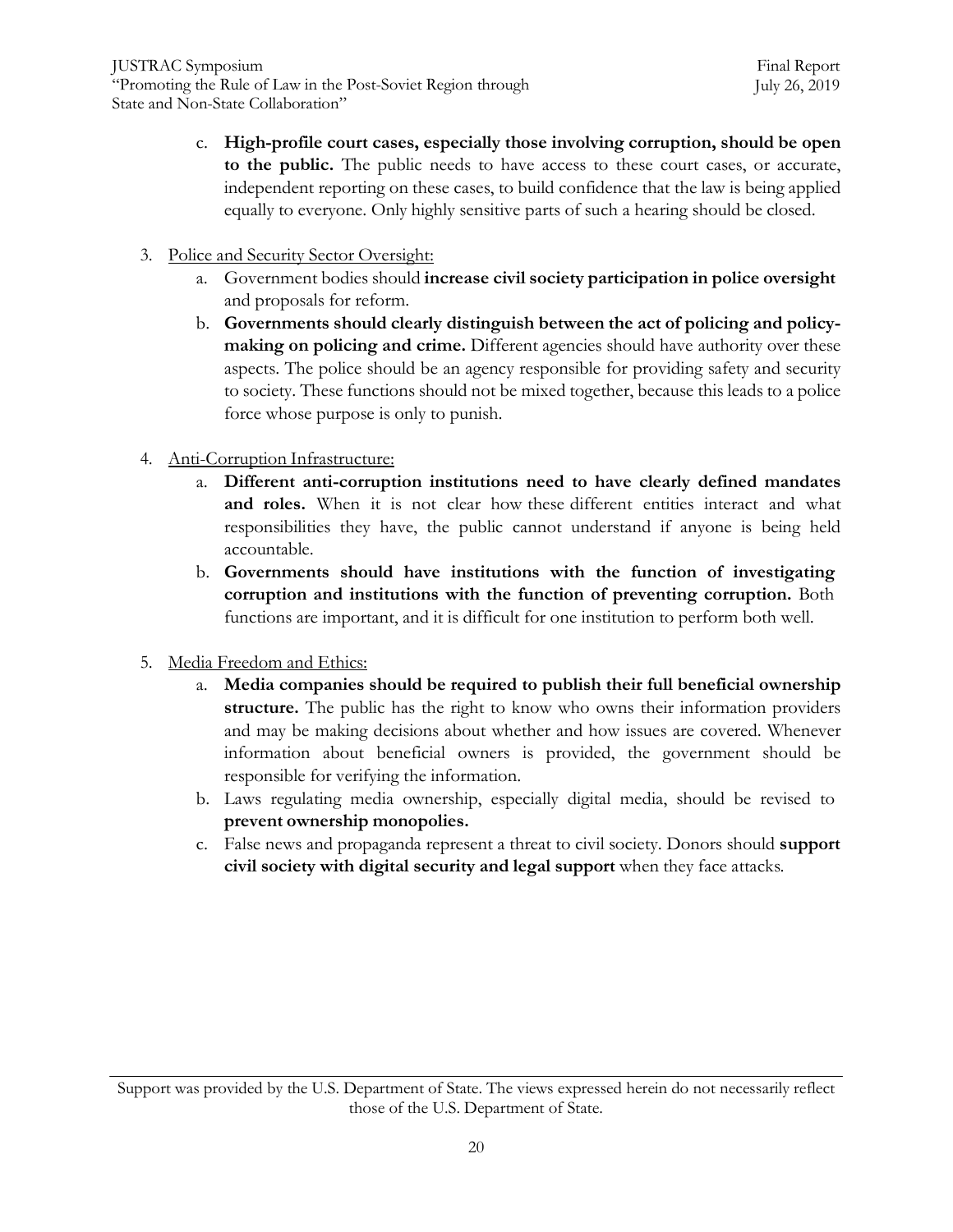## **Working Group C: Building Safe and Secure Communities**

This working group explored the ways that civil society can help build safe and secure communities. CSOs often work at the ground level, sometimes augmenting and at other times competing with governmental efforts, such as with law enforcement activities. There are many lessons learned in this newly-expanding area of intervention. Topics of discussion included juvenile justice, communitypolice relations, prison/penitentiary reform, sexual and gender-based violence, and protecting vulnerable populations. The following represents the key recommendations agree to by the group.

#### 1. Protecting Vulnerable Populations:

- a. **CSOs and states should collaborate on training and information sharing**. This includes three specific sub-recommendations:
	- i. CSOs are providing a range of services in different locations; cooperation with the government to **map the extent and location of services** for vulnerable populations will enable the state to better identify service gaps that it can remedy.
	- ii. The collective expertise of CSOs and government agencies in working with vulnerable populations can be harnessed to improve the provision of services on all sides, through efforts to **share expertise and design interventions** that harness the different competencies of government and relevant civil society actors;
	- iii. To ensure effective efforts to understand and meet the needs of vulnerable populations, and to combat entrenched discrimination, CSOs can organize **sensitivity trainings and other supports** for government and civil society actors alike.
- b. **The government should contract for services with CSOs working in relevant fields and geographical areas.** This would help states fulfill their obligations to provide services meeting the needs of various vulnerable populations in different places.
- c. **Civil society actors should build citizen engagement**. NGOs, universities, religious institutions and others can play an effective role in the political empowerment of vulnerable communities, through know-your-rights trainings, information campaigns, advocacy projects that bring issues of interest to vulnerable populations into the public spotlight, and community organizing to help foster political participation. Government can support these efforts through public service announcements, efforts to facilitate voting and other forms of civic participation, and support to CSOs working on community empowerment.

Support was provided by the U.S. Department of State. The views expressed herein do not necessarily reflect those of the U.S. Department of State.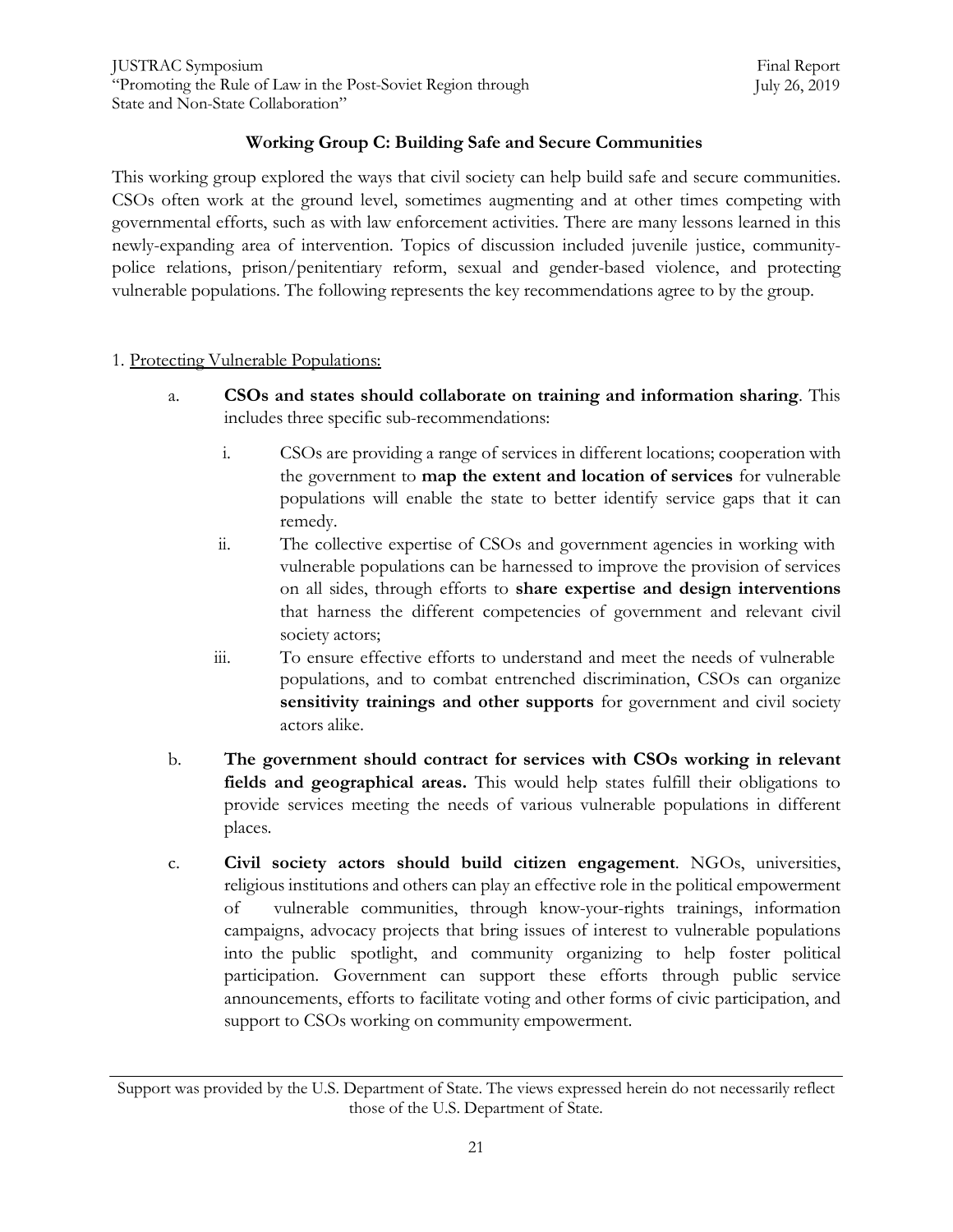#### 2. Preventing Sexual and Gender-Based Violence:

- a. **Civil society campaigns to advocate for the ratification of the Istanbul Convention** (Council of Europe Convention on Preventing and Combating Violence Against Women and Domestic Violence) and efforts to align domestic laws with it can change the way the government addresses domestic violence and sexual and genderbased violence (SGBV). Governments have largely been receptive to the Istanbul Convention, and civil society advocacy can help to ensure comprehensive efforts on alignment and compliance in domestic legal systems.
- b. **CSOs should partner with law enforcement and other state agencies in the area of sexual and gender-based violence.** Partnerships between law enforcement and other government agencies with women"s rights NGOs and coalitions can result in more women having access to the legal advice and representation as well as psychosocial services they need to address the SGBV they have experienced.
- c. **CSOs should work closely with governments to address the underreporting of domestic violence and victim protection**. This includes three specific subrecommendations:
	- i. NGOs can partner with government in **understanding the needs and concerns of victims and designing legislation** that will help ensure prosecution of abusers and ensure that the safety of victims is protected.
	- ii. NGOs running domestic violence shelters that work closely with victims need **active law enforcement support** to ensure the safety of their clients. Programs that ensure close collaboration between them are essential.
	- iii. Often, victims of domestic violence and sexual and gender-based violence disclose not to state authorities, but to civil society actors – social workers, therapists, educators, and social service providers. Civil society actors bear a responsibility to treat these as criminal matters. **Laws that make it mandatory for these professionals to report such crimes** can ensure better protection of victims.
- d. **CSOs should engage religious leaders in prevention efforts to help change attitudes and better protect potential victims**. Religious leaders sometimes start from a conservative stance, emphasizing the preservation of marriage. CSOs that work with victims can be enlisted to help these leaders better understand the problem. Governments, meanwhile, can also play a helpful role through information provided to religious leaders, grant requirements that shape responses to the issue, and other initiatives.

Support was provided by the U.S. Department of State. The views expressed herein do not necessarily reflect those of the U.S. Department of State.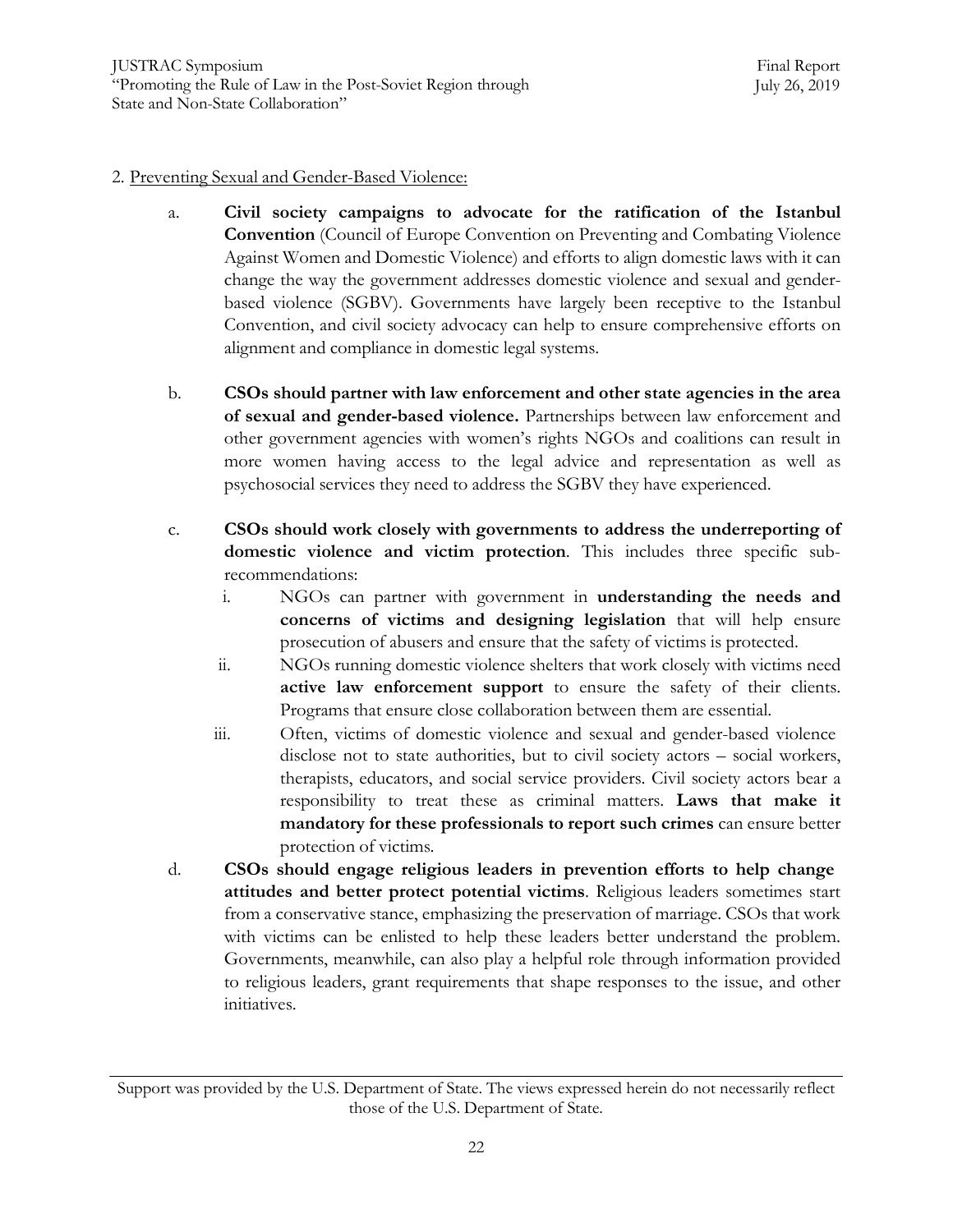#### 3. Promoting Penitentiary Reform:

- a. **States should be willing to work with CSOs on penitentiary reform**. Civil society access to prisons is limited, and this weakens protections for prisoners" human rights. This can be improved by adopting laws that mandate access, or by developing locallevel councils that include representatives of civil society as well as government, and that have strong mandates on monitoring prison conditions. Oversight and human rights monitoring is one area where civil society could play a useful role – even where there are state-employed prison ombudsmen.
- b. **CSOs can help states fulfill their unmet obligations to address prisoners' legal needs.** In many places, there is a lack of post-conviction legal services: governmentappointed public defenders will represent defendants at trial, but there is no system to address their legal needs once they are in prison. This is a gap that NGOs can fill.
- c. **CSOs should work with states on rehabilitation and reintegration of penitentiary inmates**. In many places, the government is failing in its obligation to ensure that offenders emerge from the prison system able to reintegrate into society, and to avoid re-offending. Contracting with CSOs in relevant fields to provide education, training and other social services would extend the state"s capacity and improve services by drawing on the specialized expertise of the NGO sector.

## 4. Improving Juvenile Justice Outcomes:

In some places, there is a lack of coordination between different civil society and government actors, leading to a lack of clear understanding of the problems and causes of juvenile delinquency. There are three areas where more extensive cooperation between government and civil society would be fruitful:

- a. Prevention
	- i. At the local level, civil society should work with government to ensure a comprehensive **understanding of the risk factors youth face**.
	- ii. **Early identification and intervention for at-risk youth** may be more effectively handled by civil society, including NGOs, but also educational and religious institutions. Government coordination with (and of) civil society leadership could improve prevention outcomes by understanding where services and juvenile offenders are concentrated and ensuring a distribution that leaves fewer service gaps.
	- iii. CSOs engaged in education and community organizing can be effective in **partnerships with schools** to provide after-school programs, organize peerto-peer mentorship and provide other services targeting at-risk youth.

Support was provided by the U.S. Department of State. The views expressed herein do not necessarily reflect those of the U.S. Department of State.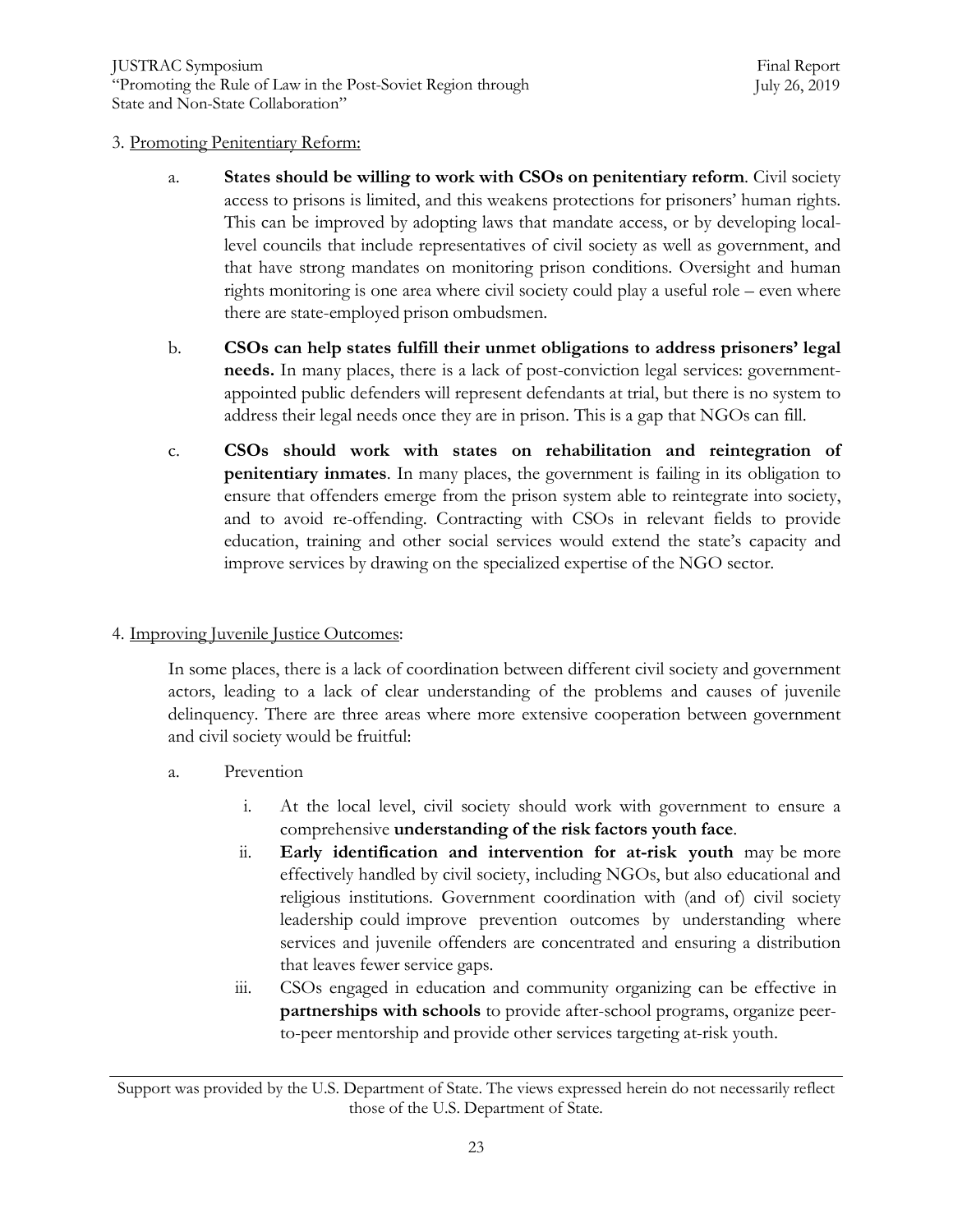- iv. Local and national governments should cooperate with CSOs to ensure that **appropriate social services are accessible** to families and at-risk youth regardless of their location.
- b. Reintegration
	- i. **Educational and skill-building programs** are available to some juveniles in prison, but not comprehensively. CSOs can fill in the gaps in government-run programs.
	- ii. **Data on children being housed in adult prisons** is limited. With government cooperation, university programs or research NGOs can gather data and improve understanding of the scope of the problem.
- c. Respecting the rights of juvenile offenders
	- i. **Legal services for juvenile offenders** are not always available; systems to draw on civil society to provide services where the state cannot would ensure that their rights are respected and protected in court.
	- ii. **The right to education for juvenile offenders** must be respected both in prison and after they have been released; partnerships between the state and civil society can help ensure that juvenile offenders have access to education.

Support was provided by the U.S. Department of State. The views expressed herein do not necessarily reflect those of the U.S. Department of State.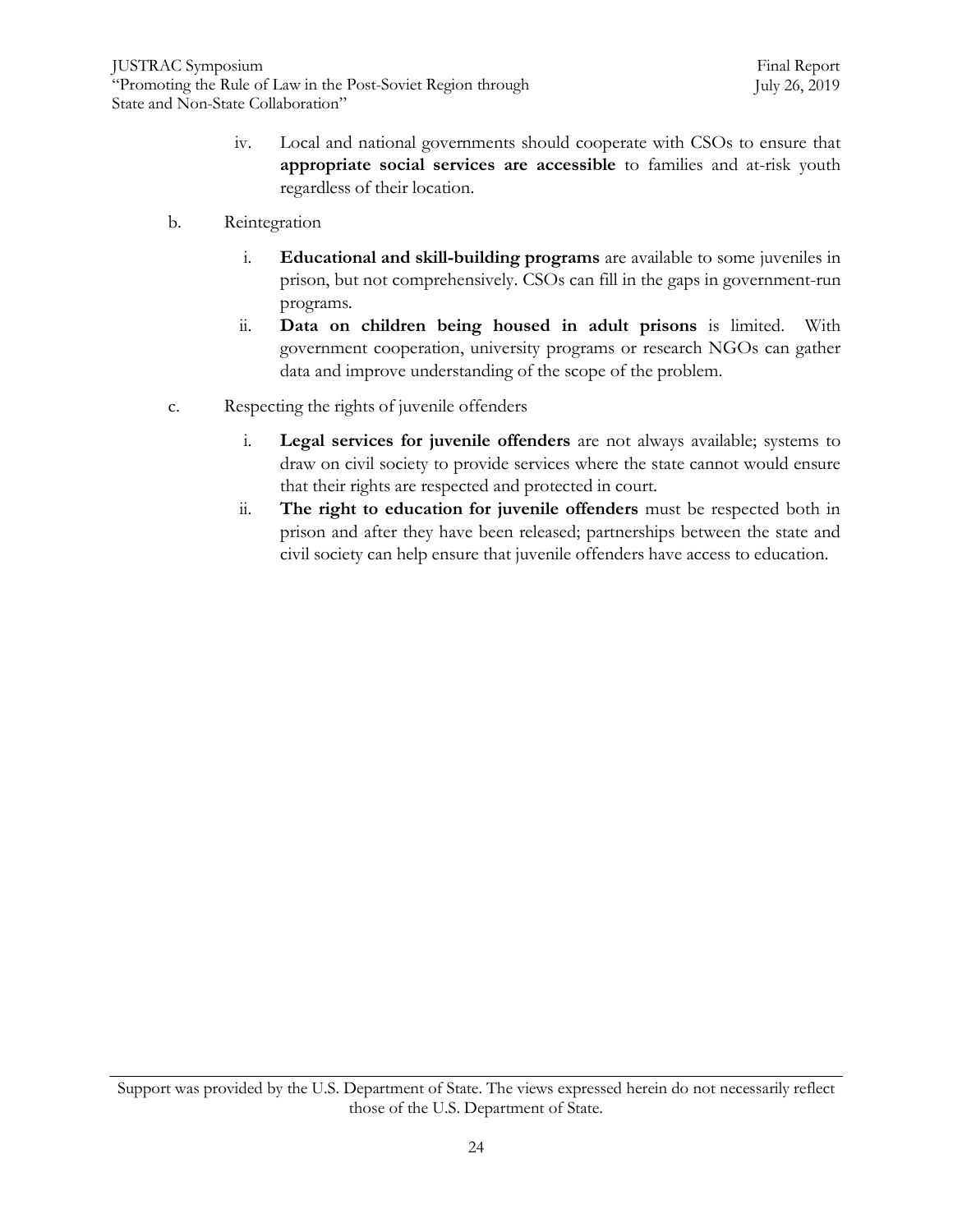#### **Endnotes**

<span id="page-25-0"></span><sup>i</sup> Commission for Security and Cooperation in Europe, "Georgia"s "Rose Revolution,"" 2004, [https://www.csce.gov/sites/helsinkicommission.house.gov/files/Report%20on%20Georgia%27s%](https://www.csce.gov/sites/helsinkicommission.house.gov/files/Report%20on%20Georgia%27s%20Rose%20Revolution.pdf) [20Rose%20Revolution.pdf;](https://www.csce.gov/sites/helsinkicommission.house.gov/files/Report%20on%20Georgia%27s%20Rose%20Revolution.pdf) Rayhan Demytrie, "Why Armenia "Velvet Revolution" Won Without a Bullet Fired," BBC, May 1, 2018, [https://www.bbc.com/news/world-europe-43948181;](https://www.bbc.com/news/world-europe-43948181) Mykhailo Minakov, "The Significance of Euromaidan for Ukraine and Europe," Woodrow Wilson Center, November 21, 2018, [https://www.wilsoncenter.org/blog-post/the-significance-euromaidan-for](https://www.wilsoncenter.org/blog-post/the-significance-euromaidan-for-ukraine-and-europe)[ukraine-and-europe;](https://www.wilsoncenter.org/blog-post/the-significance-euromaidan-for-ukraine-and-europe) Andrey Devyatkov, "The Specter of Revolution: Moldova"s Future Hangs on Protests," Carnegie Moscow Center, May 7, 2018, [https://carnegie.ru/commentary/76741.](https://carnegie.ru/commentary/76741)

<span id="page-25-1"></span>ii Eli Lake, "Georgia"s Democracy Recedes Into Russia"s Shadow," Bloomberg Opinion, September 13, 2018, [https://www.bloomberg.com/opinion/articles/2018-09-14/georgia-s-rose-revolution](https://www.bloomberg.com/opinion/articles/2018-09-14/georgia-s-rose-revolution-recedes-into-russia-s-shadow)[recedes-into-russia-s-shadow;](https://www.bloomberg.com/opinion/articles/2018-09-14/georgia-s-rose-revolution-recedes-into-russia-s-shadow) Simon Hoellerbauer, "Armenia and the Velvet Revolution: The Merits and Flaws of a Protest-Based Civil Society," Foreign Policy Research Institute, February 19, 2019, [https://www.fpri.org/article/2019/02/armenia-and-the-velvet-revolution-the-merits-and-flaws-of-](https://www.fpri.org/article/2019/02/armenia-and-the-velvet-revolution-the-merits-and-flaws-of-a-protest-based-civil-society/) [a](https://www.fpri.org/article/2019/02/armenia-and-the-velvet-revolution-the-merits-and-flaws-of-a-protest-based-civil-society/)[protest-based-civil-society/.](https://www.fpri.org/article/2019/02/armenia-and-the-velvet-revolution-the-merits-and-flaws-of-a-protest-based-civil-society/)

<span id="page-25-2"></span>iii Adam Hug, "Introduction: The Rise of Illiberal Civil Society?," *The Rise of Illiberal Civil Society in the Former Soviet Union?*, Foreign Policy Center, 2018.

<span id="page-25-3"></span>iv Henrik Sundbom and Martin Kragh, "Resilience Against Influence Operations in the Eastern Partnership Countries," Swedish Institution of International Affairs, Number 5/2018, 2018, p. 3, [https://www.ui.se/globalassets/ui.se-eng/publications/ui-publications/2018/ui-brief-no5.-](https://www.ui.se/globalassets/ui.se-eng/publications/ui-publications/2018/ui-brief-no5.-2018.pdf) [2018.pdf.](https://www.ui.se/globalassets/ui.se-eng/publications/ui-publications/2018/ui-brief-no5.-2018.pdf)

<span id="page-25-4"></span><sup>v</sup> See, e.g., Lada L. Roslycky and Olena Tregub, "Why It's Too Soon to Celebrate Ukraine's New National Security Law," Atlantic Council, July 30, 2018,

[https://www.atlanticcouncil.org/blogs/ukrainealert/why-it-s-too-soon-to-celebrate-ukraine-s-new](https://www.atlanticcouncil.org/blogs/ukrainealert/why-it-s-too-soon-to-celebrate-ukraine-s-new-national-security-law)[national-security-law.](https://www.atlanticcouncil.org/blogs/ukrainealert/why-it-s-too-soon-to-celebrate-ukraine-s-new-national-security-law)

<span id="page-25-5"></span>vi Prague Security Studies Institute, "Cooperation Between Civil Society and State Sector: Problems and Solutions," Summary of expert panel discussion.

<span id="page-25-6"></span><sup>vii</sup> Ghi Nodia, et al., "Democracy and its Deficits: The Path Towards Becoming European-style Democracies in Georgia, Moldova, and Ukraine," CEPS, No. 2017/12, December 2017, p. 23, [http://aei.pitt.edu/92800/1/WD2017\\_12\\_GNodia\\_DemoAndDeficits.pdf.](http://aei.pitt.edu/92800/1/WD2017_12_GNodia_DemoAndDeficits.pdf)

<span id="page-25-7"></span>viii *Law of the Republic of Armenia on Non-Governmental Organizations,* No. HO-22-N, February 4, 2017, art. 7.

<span id="page-25-8"></span><sup>ix</sup> European Center for Not-for-Profit Law, "2% Law: A Milestone Towards CSO Sustainability in Moldova," [http://ecnl.org/moldova-launches-new-financing-mechanism-for-civil-society/.](http://ecnl.org/moldova-launches-new-financing-mechanism-for-civil-society/)

Support was provided by the U.S. Department of State. The views expressed herein do not necessarily reflect those of the U.S. Department of State.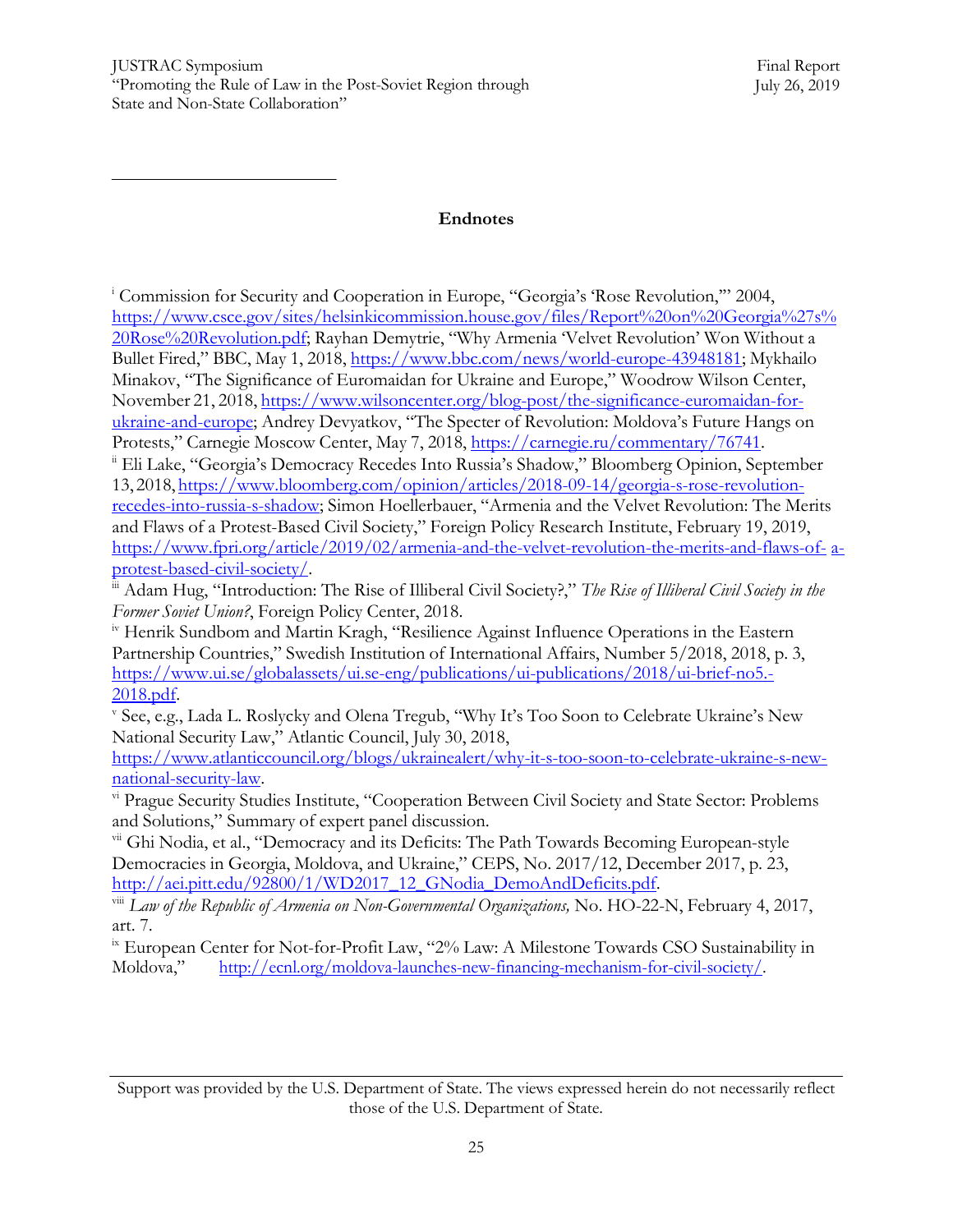## **Appendix A: Symposium Agenda**



*Promoting the Rule of Law in the Post-Soviet Region through State and Non-State Collaboration*

A JUSTRAC (Justice Sector Training, Research and Coordination) Symposium The Rule of Law Collaborative at the University of South Carolina in cooperation with the U.S. Department of State (INL)

> June 12-14, 2019 Tbilisi, Georgia

Independent states established from the breakup of the Soviet Union have worked to create stable environments for their citizens and to promote foreign investment. One of the challenges across the region in this effort has been the willingness and ability of governments to create climates of state transparency and accountability favorable to robust civil society engagement. Civil society organizations (CSOs) play an important role in checking government power, promoting transparency and accountability, and bringing to light corruption and inefficiency that undermines state institutions and weakens the rule of law. Symposium participants will explore how these important change agents can harness social accountability mechanisms and can pursue more formal government partnerships, like those provided for through the Open Government Partnership (OGP), to promote government accountability, transparency, and the rule of law in the region, which ultimately support SDG 16.

This three-day, invitation-only symposium will host up to 40 experts from Armenia, Georgia, Moldova, and Ukraine to explore how CSOs can be both agents and beneficiaries of a strengthened rule of law without undercutting their own footing in restrictive environments. Representatives from governments and CSOs working on related justice sector and rule of law issues will explore how actors have been constrained and how they can expand their freedom to operate. Participants will also be asked to identify ways that these important change agents as well as international actors should take account of local conditions and local solutions in their efforts to promote the rule of law. Similarly, participants will consider how space for independent voices has been both promoted and constrained, with an eye towards developing prescriptions for expansion of freedoms of expression, association, and assembly across the region and elsewhere.

This event will employ a mix of plenary discussions and working group breakout sessions, with all participants divided into one of three working groups. The working groups will meet at least three times during the course of the symposium and will draft concrete recommendations that will be

Support was provided by the U.S. Department of State. The views expressed herein do not necessarily reflect those of the U.S. Department of State.